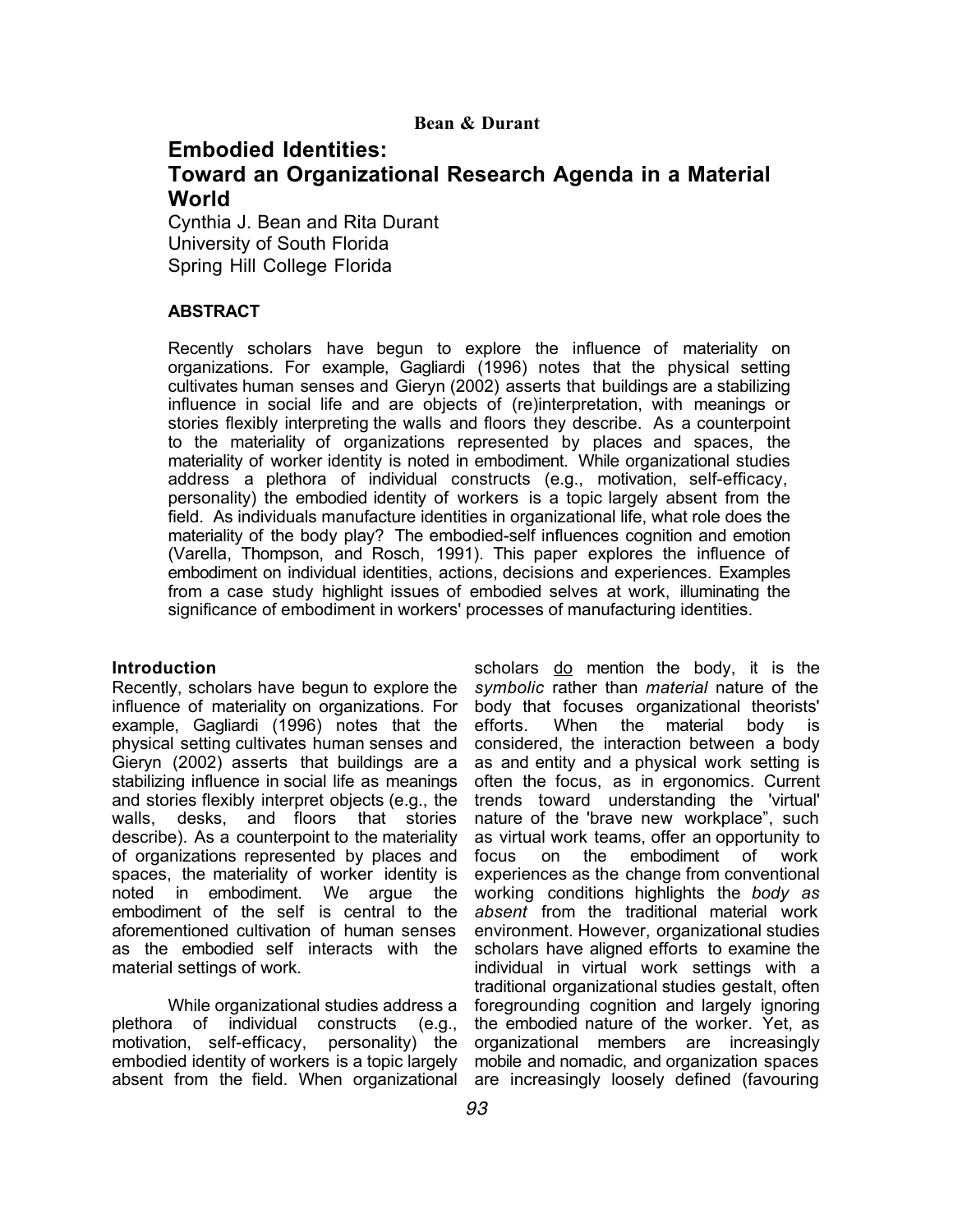open-landscapes and eschewing closed-cell offices) the material nature or organizations, and corresponding material embodied identity of individuals in organizations, cannot be ignored.

Workers exist in a material (corporal) way that has been largely ignored by organizational scholars. As individuals manufacture identities in organizational life, what role does the materiality of the body play? The embodied-self influences cognition and emotion (Varella, Thompson, and Rosch, 1991). How can organizational scholars include the influence of embodiment on individual identities, actions, decisions and experiences?

This article unfolds in three parts. First, the social construction of the self is explored and the nature of embodied identity is outlined. Second, examples from a case study highlight issues of embodied selves at work, illuminating the significance of embodiment in workers' processes of manufacturing identities. The organizational site of this case study is a highly technical, mobile, nomadic work environment that includes both virtual work and work conducted within an organizational space; an open-landscape environment where the space is intended to be 'communal', not individual: in this space, visibility and mobility of workers is primary to the design of the workplace. Third, we propose a research agenda for organizational studies, listing aspects of *material embodied identity* worthy of further examination in organizational studies and suggesting theoretical lenses that may prove useful in pursuing this research agenda.

#### **The Communicative Construction of Identity of the Corporate Self**

*Identity*, or individuals' evolving perspectives of themselves, has been understood as an ongoing process that develops through language and social interaction (Gergen, 2000, Lifton, 1999, Kenyon & Randall, 1997; Kondo, 1990; Mead, 1934; Parry & Doan, 1994; Taylor, 1991).

According to Eisenberg (2001), emerging perceptions of identity that are more flexible reflect the lived experience of an increasingly fragmented and pluralistic world and reject the idea of identity as singular, isolated within a physical body (e.g., Gergen, 2000, Lifton, 1999, Varela, Thompson, & Rosch, 1991). Models of the self acknowledge identity as a narrative construction, influenced by context and dominant (canonical) narratives (Kenyon & Randall, 1997; Parry & Doan, 1994). Kondo (1990), drawing upon her study of identities in Japan, described the communicative foundation of identity as follows:

Rather than universal essences, selves are rhetorical assertions, produced by our linguistic conventions, which we narrate and perform for each other. Identities on the individual level resist closure and reveal complicated, shifting, multiple facets. And selves were never separable from context: that is, from the situation in which they were performed, the audience to whom the narrative production of self was addressed, the exclusions implicit in any construction of "self", the historical and political/economic discourses, and the culturally shaped narrative conventions that constructed "the self." (p. 307)

Similarly, Charles Taylor (1991) described identity as being created and sustained in dialogue throughout our lives, suggesting that both continuity and ongoing development in social interaction form individual identity. Moreover, proffering the notion that stability and change co-exist in human identity, Lifton (1993) described "the Protean self" as one with the ability to be both a shapeshifter and a "*preserver* of values" (italics in original) (p. 5). Gergen (2000) offered the notion of a fragmented self that he termed, "saturated"; the multiplicity of selves saturates the being. Individual identity, thus, is the rule- and

resource-dependent emergent process of creating and sustaining a concept of self in the domain of signification. The relevant rules and resources include the domains of law, social order, power, and politics. The roots of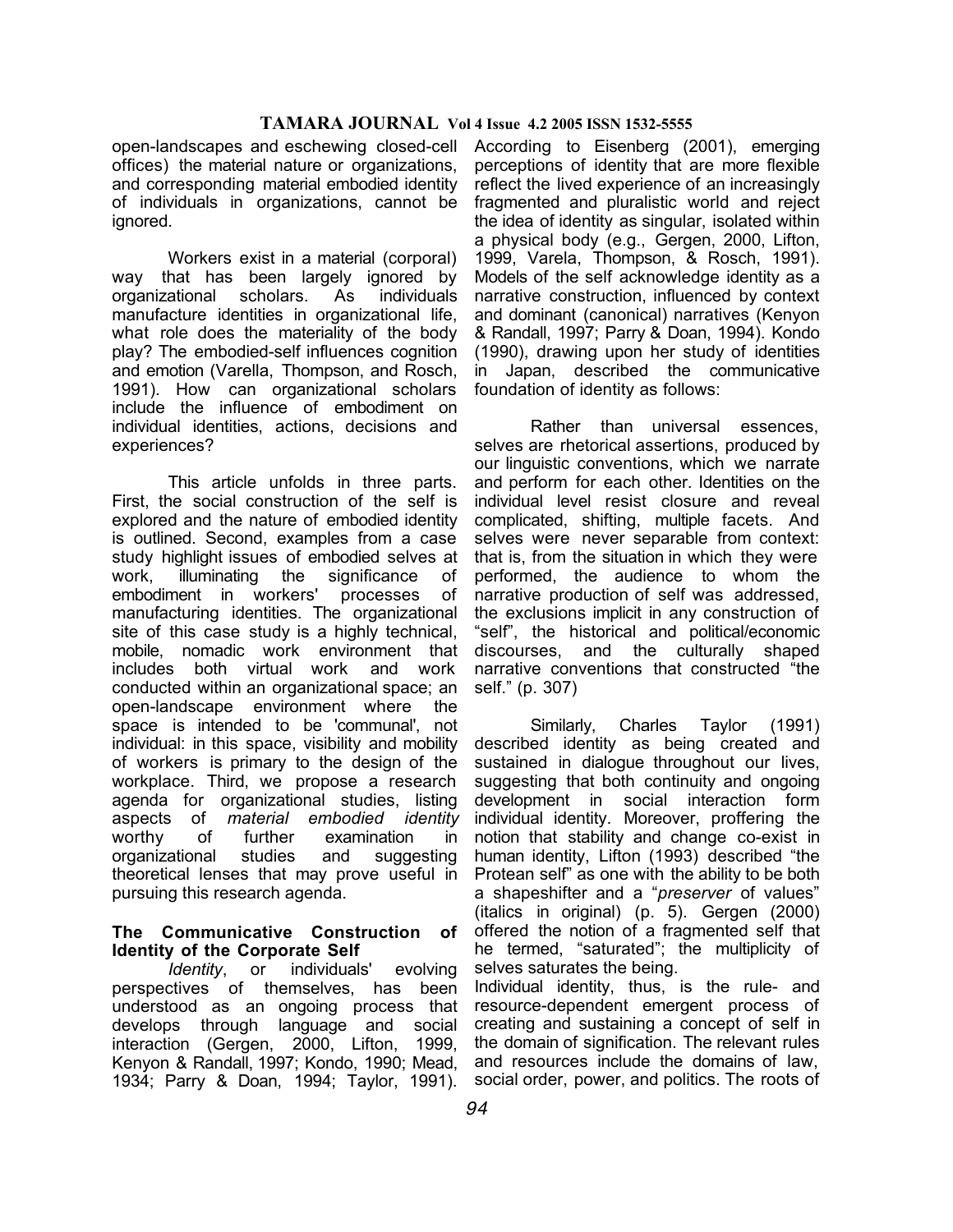viewing identity as a social construction are found in Mead's (1934) work, in which individual identity operates as a structure in the domain of signification. Proffering a distinctly social view of self, and noting that communication is necessary to being in our world, Mead contended that selves arise in experience.

This concept of self is aligned with, and built upon, Charles H. Cooley's "looking glass self," a notion that one understands oneself as that self as understood by others (Adams & Sydie, 2001). Mead explained the self as arising in society. In short, he illustrated that individual identity is coemergent with a society, and society emerges from individuals' actions. The two, self and society, are thus intertwined in emergence, each forming the other. Moreover, Mead highlighted the social nature of the self, saying: "Consciousness as such refers to both the organism and its environment, and cannot be located simply in either" (1934, p. 332). As Mead noted, identity is socially constructed through symbolic interaction. What Mead left out, however, was the myriad of bodily messages that form identity at a non-discursive, physical-social interaction level. Mead's conception of self therefore omitted the biological/emotional domain of interaction from the meaningmaking process of symbolic interaction.

## **The Obdurate Identity of the Corporeal Corporate Self**

Identity, as a social construction, is skewed by the ongoing, constant, and inescapable experiences that the body registers in memory. Just as organizational culture is comprised of two parts that operate in the domain of signification, which is thus skewed towards flexibility, the social construction of the self operates in multiple domains, but the physical embodiment of the ego-self skews this structure towards inflexibility. Eisenberg's (2001) notion of identity addresses the social component while preserving the material: Identity is a source of embodied ontological security and is threatened by a sense of vulnerability in

relation to others, "which can be physical, emotional, economic or psychological" (p. 542). The concept of identity in Western culture is dominated by the concept of individual ego. Separate from, and thus in ontological opposition to, our environment we strive for control over our surroundings (Watts, 1989). As individuals, we "cling to ourselves and our lives in chronic anxiety" (Watts, p. 38.).

Understanding memory records of our sensory experiences of the world as indispensable to ego-sensation, embodied experience gives the impression of a stable self, one that changes slower than events outside or inside the body and reinforces the perception of separateness (Watts, pp. 55- 56). Embodied experience, in memories made by patterning experience for categorization and storage, is central to identity as an individual's evolving perception of oneself (Watts, 1989).

Eisenberg (2001) offers a model of identity based upon three processespersonal narrative, mood (as an embodiment of cognition and emotion), and communication-in which "self" interacts with an environment that envelops the identity process with pre-existing elements, such as "language, relationships and social networks and culturally prescribed patterns of behavior" (p. 543). Unique to human identity is the influence of physical embodiment. Individual identity is viewed as less malleable than organizational culture, given the stabilizing and inertial forces are associated with individual identity (Bateson, 1994; Eisenberg, 2001), primary among which is the self's physical embodiment. The senses, as filters of perception (Watts, 1989), interact with somatic markers to influence action towards possible future outcomes favoring the individual's future positive emotional and physical well being (Damasio, 1994). Somatic markers stem from cultural, embodied experience; they are emotional, bodily signals that influence decisions and actions (Damasio, p. 174). Varela et al. (1991) situated cognition and experience to form an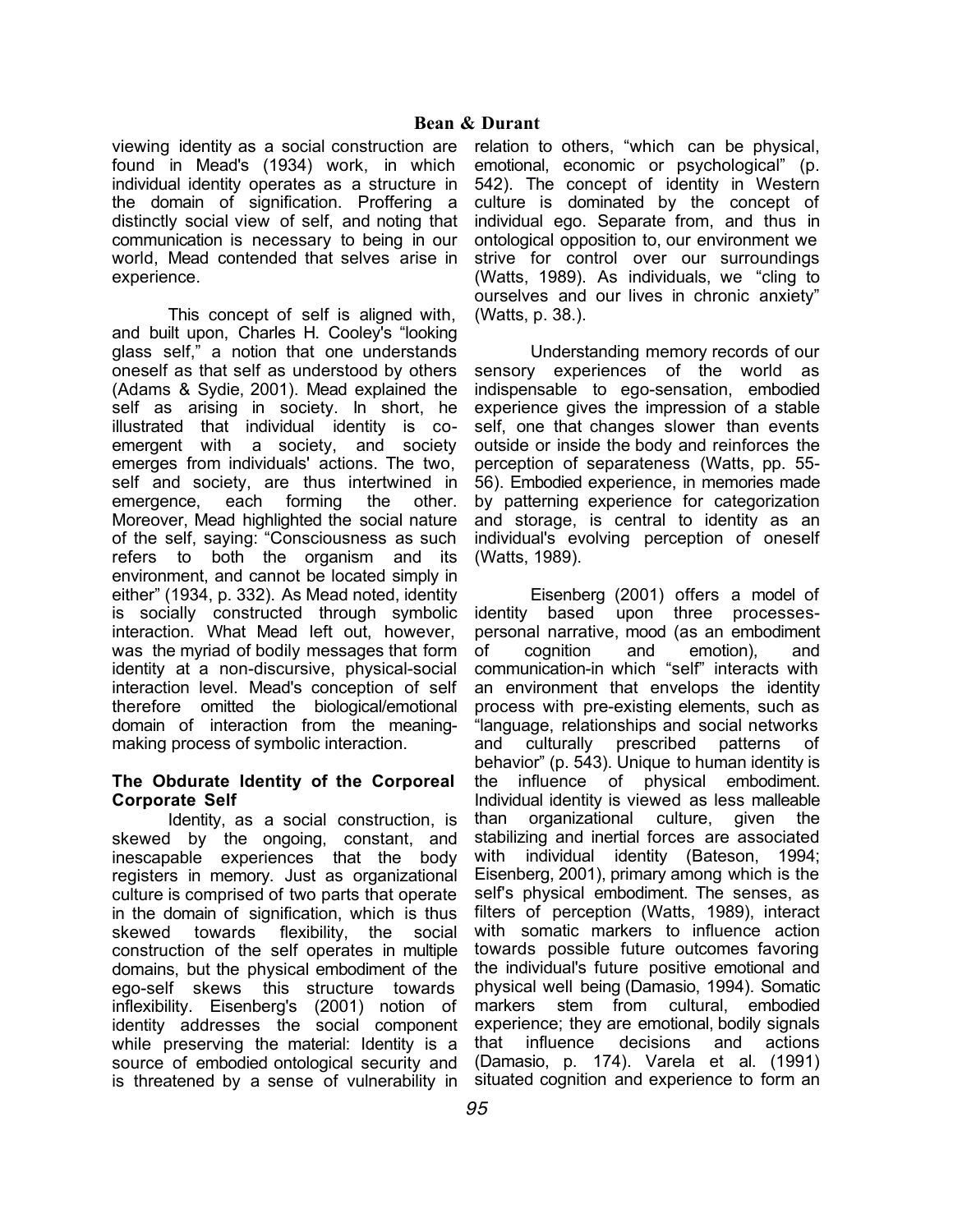embodied sense of identity.

Speed and ease of decision-making are fostered by stability in identity. As such, that stability is advantageous in supporting action. Emotions that register as bodily responses often are referenced as "gut feelings" (Damasio, 1994, p. 173) that ease and speed decisions. One set of meanings prevails over another due to this reliance on the bodily responses influenced by prior embodied experience (Damasio, 1994; Luhmann, 1984). These are the inertial forces in identity that support social action. Thus emotions, registering as bodily responses, filter human choices that affect identity more directly and immediately than any other social order.

Habitual behavior has an emotional basis and is a necessary link between social structures and social actor (Barbalet, 1998). Explicating this link, Barbalet explained: Somatic markers are those emotionally borne physical sensations which "tell" those who experience them that a circumstance or event is likely to lead to pleasure or pain, to be favorable or unfavorable. This is because emotion has a necessary physical component, as the conventional view correctly insists.

Impediments to change are inherent in the stability found in embodied identity. The inertial forces commonly linked with identity can be explained by the advantages gained from gut feelings (somatic markers) generated by memory traces of a form not yet codified, classified, or measured. Selfreferential reliance upon these bodily memories increases the speed and ease with which decisions and actions can be taken. To illustrate this idea, imagine having access to another human's memory to draw upon directly to ease and speed decisions. Alternatively, imagine a scenario in which one's body could experience and employ another human's (or other creature's) "gut feelings" created by another body's worldly experience. That person would thereby inhabit a very different experience of the

world.

The social construction of identity takes place in the interaction between embodiment and discourse. At the physical level, experiences register in memory in the form of somatic markers that exert a powerful force upon the social construction of human identity. Aspects of embodiment, as has been noted in race and gender research, resist effective discourse.

Further, our understanding of the body is discursive, and so always partial. As Damasio (1994) wrote, "What worries me is the acceptance of the importance of feelings without any effort to understand their complex biological and socio-cultural machinery" (p. 246). Varela et al. (1991) began to explore the complex biological and socio-cultural machinery in articulating an "embodied mind". Eisenberg (2001) refers to the interaction of the biological set of rules and resources-with its genetics and brain chemicals-and language (Lakoff, 1987; Lakoff & Johnson, 1999) as mood.

The patterns created through moment-tomoment embodied interactions are posited as somatic markers that create a type of nondiscursive, taken-for-granted reality that, like practical consciousness, provides ontological security as a set of rules and resources that form individual identity. Challenges to the taken-for-granted reality in the biological/embodied domain register as gut feelings, bodily responses, and emotions. In addition, discursive and non-discursive social interactions, operating in the domain of signification, register as memory traces. The social structure of identity inheres in both somatic markers and cognitive memories of embodied experience.

These traces provide the stabilizing forces of identity, and are most likely relevant to sensemaking during Identity, as a social construction, is skewed by the ongoing, constant, and inescapable experiences that the body registers in memory. Just as organizational culture is comprised of two parts that operate in the domain of signification, which is thus skewed towards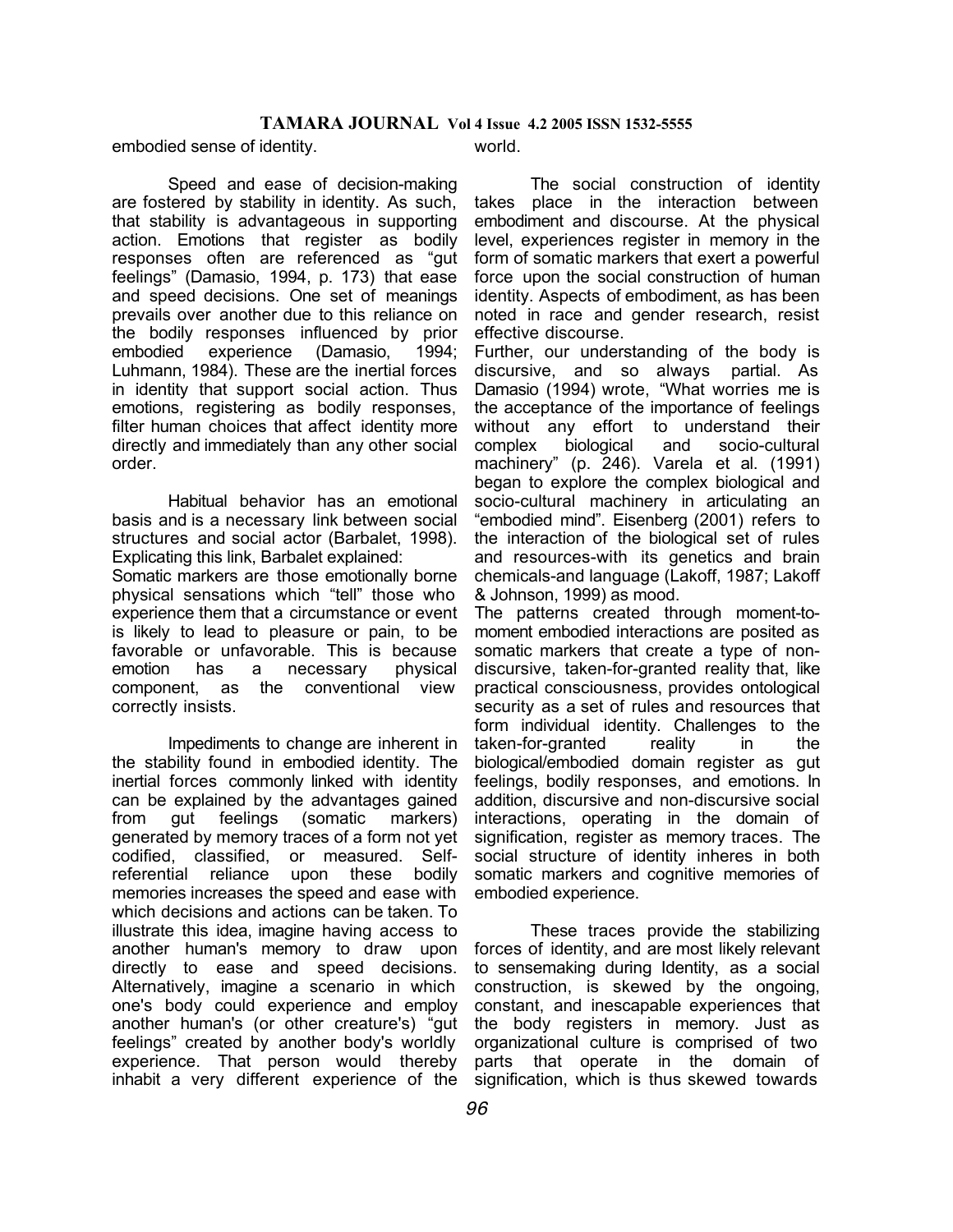flexibility, the social construction of the self operates in multiple domains, but the physical embodiment of the ego-self skews this structure towards inflexibility.

Acceptance of the inflexibility of the body is inherent in studies of ergonomics, in which the relatively more adaptable physical environment is adjusted to the limitations of the embodied self in order to maximize worker ability. Failure to recognize physical limits risk bodily harm with its potential costs of increased insurance premiums, workers compensation, lawsuits, OSHA fines, etc. And apart from the "drug free workplace" initiatives, studies on the effect of pharmaceuticals and other chemicals, even caffeine, on workers are scarce in organizational studies.

What is the "place" of the body in a material organizational life, and particularly, in organizations increasingly changing to emphasize the *mobility of workers (bodies)*? On the one hand, we could surmise that it is a stabilizing influence to effective decisionmaking, and thus a support to productive change efforts. On the other hand, identity as an organizational member is likely to lag behind proposed changes in strategic design and culture, and so it would impede change. In order to test the value of these alternative propositions regarding the body in organizational change, we look at the experience of an organization that moved to a flexible, mobile and nomadic work mode.

# **Obdurate Embodiments in Changing Corporate Spaces**

Organizational change requires an understanding of organizations as dynamic (Tsoukas & Chia's, 2002), dependent upon "how organizational members reweave their webs of beliefs and habits of action in response to local circumstances and new experiences and how managers influence and intervene into the stream of organizational actions" (p. 565). We adopt a view of "organizations as quasi-stable structures (i.e., set of institutionalized categories) and as sites of human action in which, through the ongoing agency of

organizational members, organization emerges" (p. 566). In order to assess the influence of embodiment on both communicative relationships and emergent organizational identity, we gathered the performative accounts shared by those experiencing organizational activities. This approach follows Eisenberg (2001) who notes a recent resurgence of interest biological influences on communication and relies on foundations based in Lakoff and Johnson's notions of thought patterns flowing from embodied experiences as shaping language and metaphors.

One situation where the importance of understanding the embodied self in relation to work comes to the fore is that of changing physical work environments. While traditional offices have isolated bodies into individual offices, new work settings embracing open landscapes change one cultural mechanism physical setting - that has traditionally encouraged a focus on the bounded sense of self. So called 'virtual' work may be considered in organizational-centric views to be disembodied; however, the worker as an embodied self still exists, and is subjecting that body to different influences in terms of the internal subsystems (e.g., by sleeping, waking, working, eating, imbibing, and so on in settings that constrain and enable differently than the organizations physical setting) as well as different settings in terms of the context of the larger system or systems in which it finds itself.

# **Methodology**

The sensemaking (Weick, 1995) stories included here stem from the first author's dissertation research at Telnor, Norway's premier telecom company. The ethnographic research included interviews, document review and participant observation (as well as auto-ethnographic observation of the researcher participation, to acknowledge the co-construction of interpretations inherent in the research process). Fieldwork was conducted during 2002-2003 while workers were transitioning from traditional officing to a flexible mode of work including open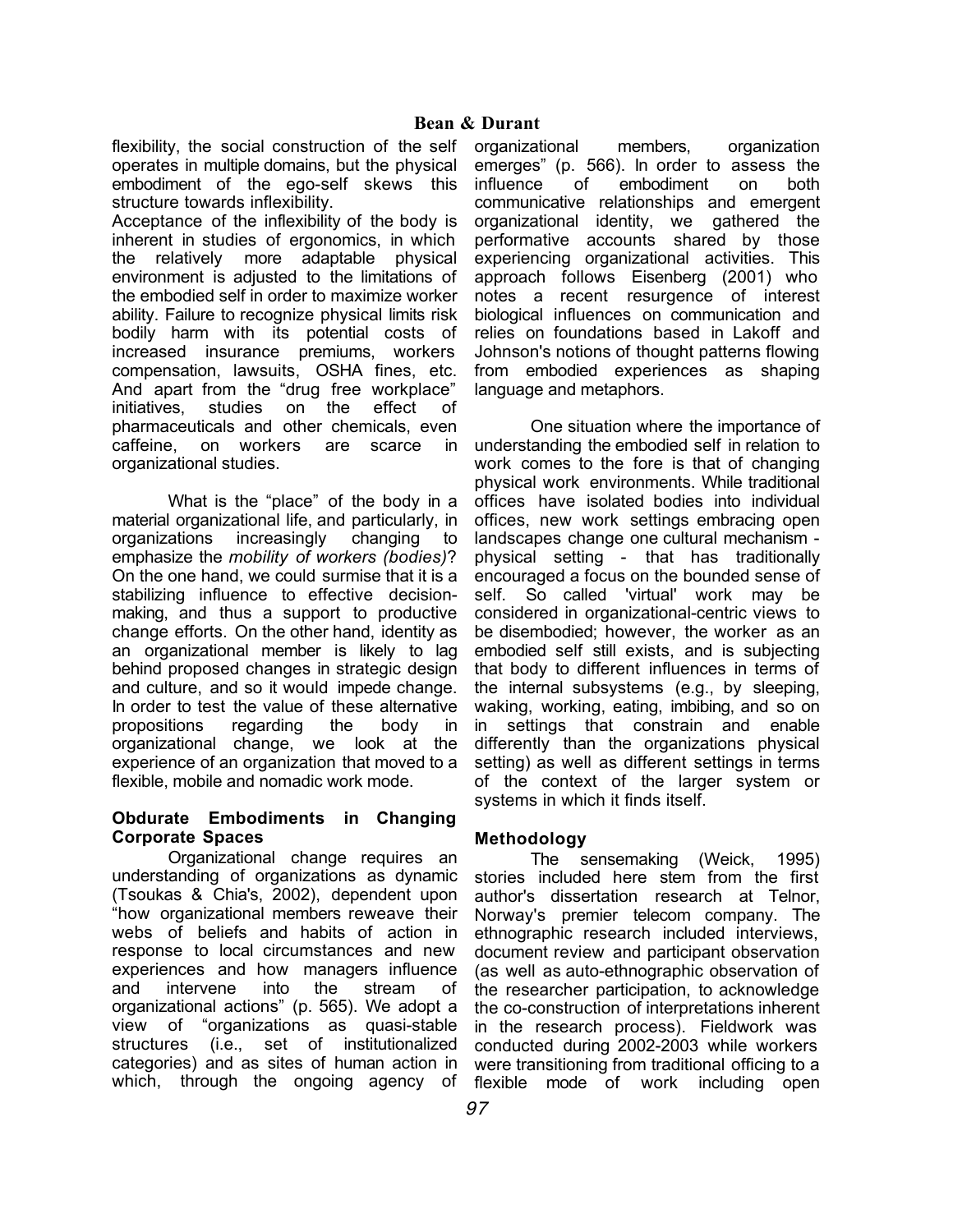landscape and 'virtual' work opens for workers. Telenor's adoption of nomadic work encompasses every form of mobile work, emphasizing work without an assigned office and emphasizing flexible work. Supported by a technology infrastructure that enables mobility both within and away from the new corporate facility, most Telenor employees left a traditional office arrangement to work with no assigned office or desk, like tethered workers, in this change implementation.

Telenor research and development employees coined the term "nomadic" to describe the desired behaviors of workers to me, and to depict the behaviors desired as the firm strives to become the Nordic region's most innovative workplace. Unlike other tethered workers, who typically can reserve a company-provided work space for the day, Telenor's nomadic workers are expected to consider all company-provided space as communal and to work in a common area if no individual workstation is available when they arrive at the company's facility. Telenor employees are encouraged to become mobile within, near, and away from the physical location of the company's headquarters.

Beyond the mobility required, nomadic workers are expected to alter their habits to accept a paper-less operation. Pervasive use of laptop computers, mobile telephones, and wireless technology is expected, as well. Presented with flexible work hours and open work-spaces rather than walled offices, and obliged to adopt a communal stance toward use of the space within the new corporate facility, Telenor's nomadic workers face a plethora of choices and decisions not required of them in traditional offices. The narratives of newly nomadic workers described their struggle to make sense of the relationship between their flexible work arrangement and their unitary, embodied identity. Situating events sensibly in order to develop new meanings provided the motivation to construct the story.

In order to assess the role of the body in the materiality of organizational life, we present the following stories gathered during

Telenor workers' experience of a significant change in the material setting for work. Instances and interactions of/among the physicality of the body and the materiality of the workplace are evident, as are hints of individual identity threat, change, and formation. The stories raise question about whether organizational change is fostered/impeded by embodied aspects of knowing and physical adaptation as well as issues of whether/how sensemaking is influenced during times of adaptation to new bodily experiences at work. In addition, confusion of roles and norms in the new space/material configuration are noted. The stories are reported here in the first person - as collected and co-constructed with Telenor employee participants by the first author of this manuscript (Bean, 2003). The stories also include authoethnographic, embodied accounts of the fieldwork experience in the nomadic workspace.

## **Stories of Obdurate Identity: The Corporeal Corporate Self**

"I Pulled Down the Curtain on Change" Trude invites us to go to the coffee bar and sit. She asks me how I like my coffee and I respond. With a sweep she scoops up a tall, clear glass from several on the countertop and centers it below the coffee machine's spout, while deftly punching buttons on the machine's face. She swirls around to serve me a steaming, tall, clear glass filled to the brim with *café au lait*. It is hot to the touch, and I wonder if this is meant to be something trendy in coffee drinking, using cold-drink glasses for the hot liquid, but I do not say anything. Trude then repeats the hostess ritual with my colleague from Telenor Research and Development who has brought me here to meet her, who is also meeting her for the first time. She perches opposite me on a stool, across the tall coffee bar, with her own coffee in a tall, clear drinking glass, too. Launching into an explanation in response to our tenuous attempts to lift the hot vessels to our lips, Trude is laughing, but is also a little agitated. It turns out that we must drink coffee from these glasses because no one is taking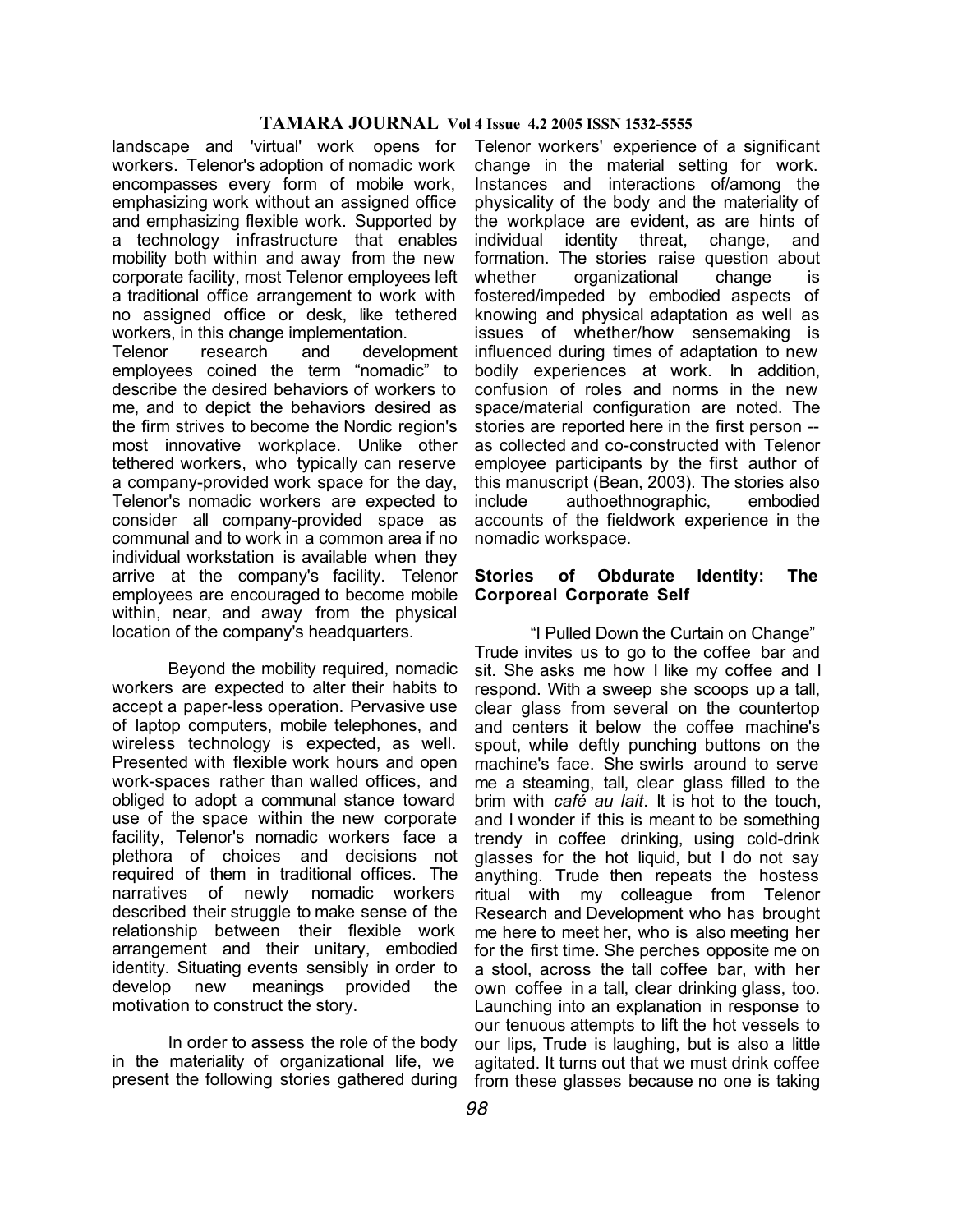responsibility to wash the dishes! With these coffee bars in each zone comes a small kitchen counter complete with a large, stainless steel sink, dish cupboards, and a dishwasher.

Common ownership of the space means that this is a communal kitchen. It isn't working out too well, she reports, in terms of communal responsibility for washing the dishes. So, when the coffee cups run out, she just takes coffee in a glass intended for cold drinks. Everyone does. They sorted out the kitchen in this zone by public agreement, similar to other Telenor worker practices. However, individuals are not taking responsibility for tidying up. After this explanation, and advising us to let the coffee cool a moment, Trude invites us continue our conversation.

"Shall we move into one of the small meeting rooms?" she queries. So we do.

It is another *stillerom*; this one is furnished with tall, stainless steel bar stools with saddle-style seats and a small, tall, formicatopped table. I shuffle into the small space, following Trude, with my notebook, pen, and glass of coffee. I do not have my mobile phone, a sure sign that I am an outsider. I am clearly not as attached to the device as most of these workers. At least without the burden of my tape recorder, I am not as weighteddown as usual. Still, since Trude has only her phone and her tall glass of coffee, by comparison, I am made aware of going against the grain in this nomadic work mode once again. Being only five feet, two and a half inches tall, I find these particular bar stools a bit too high. Either I need to "perch" on the edge of the seat with my toes on the ground, or I can actually sit in the stainless steel seat shaped like a saddle seat on an old fashioned bicycle, one with more curves to settle into. If I do the latter, I have to dangle my feet a few inches from the floor like a small child in an adult size chair. I choose to dangle my feet, and find the bar stool has no convenient lower rung for my feet, like some do. At least if they have those rings around the legs of the stool, there is some place to hook your feet. I try to steady my feet against

the legs of the stool.

Trude offers comment on, and laughs about, the features of this *stillerom*, "These tall seats and glass walls. . . . I think the men like it this way. Gives them something to look at." Trude is about forty, and stands about five feet, four inches tall, very trim and fit. It is likely that her feet won't reach the floor from these tall stools either. In a moment, she hoists herself agilely into the saddle of one of the tall, stainless steel stools and crosses her legs, winding her right foot around one of the stool's legs, wiggling her left foot in the air. With her short skirt, in the glass room, sitting this way in the *stillerom* is a bold move. This glass room offers the entire surrounding workforce an opportunity to gaze upon the bodies within, as she is well aware.

She does not linger on the details of this room, nor does she expand upon how her peers may feel about the bodily displays that *stillerom* users intentionally or unintentionally create for the surrounding workers

She tells the story of her experience of this change.

A few years ago, I joined Telenor Business Solutions. I have market research experience and a business degree with also some higher classes at BI [the Norwegian Business school nearby]. In the Fornebu project, there was some focus in the firm on design, function, health, and noise. I came to Fornebu from a pilot of this flexible workplace idea, but before that I had a large office. Then, most people would tell you I was tidy and organized. I am a tidy and organized person. The shock began with that pilot at Pier C.

In my old office, my office was filled with papers and books and I knew where things were fairly well. I was competent, a competent worker. The office, the new way of work at the pilot at Pier C, which was a pilot for this place, it made me not finish things. Before, unfinished things were always there but I could always come back to it in the old way of work. However I didn't know this at the time. But now I'm more organized in this new way of working. I finish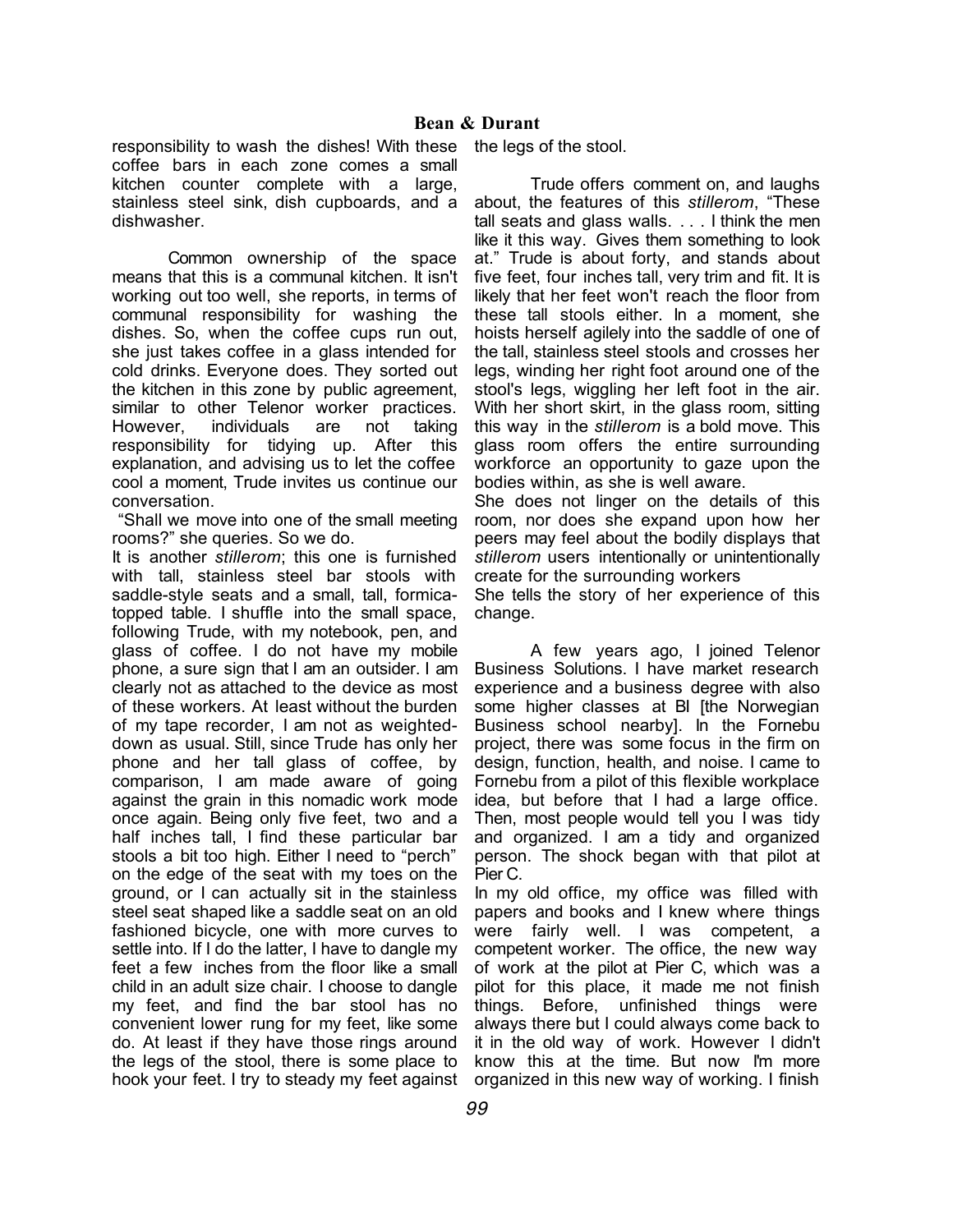one thing, then go on, I think. This new way of working can be both good and bad and for me it was good because I actually now feel that I have become aware that I had a lot of this unfinished stuff before. Now I finish things.

I recognize Trude's claims to competence and orderliness as identity claims she wished to retain. The new way of work, it seems, made Trude face her work habits and created identity difficulties for her when the inescapable, unfinished projects did not align with her competent worker identity. I begin to wonder if constraining workers to complete tasks by using the small lockers and paper-less mode of operation makes them more or less efficient and effective. In any case, it is her interpretation of events that will drive her enactment, and that is what I am trying to understand. She was among the first occupants of Fornebu, so she has been here for four months now. I wonder how she has managed these changes. I try to get a bit more information, and Trude, indeed, has more to say.

I have a tendency to spread myself; I'm interested in too many things; I'm very engaged. Now I need to focus. I need to restructure myself, which is good for me because I finish things. I concentrate and I finish. But it was not comfortable. I moved into a pilot and I used the little box, the little locker that they have for keeping papers. But the locker was too small. The little box was too small because I would print out things and be working on projects and not finish them and so the pile got bigger and bigger. I saw that I didn't finish things. I was carrying things over day after day after day and all these papers weren't fitting in this little box. I was really feeling bad and I had so much to do. I got more and more and more and this pile of stuff kept getting bigger and bigger and bigger. I thought I'd manage change better, but it was not so good emotionally.

And, I began to be overwhelmed. Here's another example. I had an electronic calendar that I'd used for 5 years and I was proud of that because I'm not so innovative, normally.

But with that, I was. And then a new electronic calendar device came along during this change in the way of work. I had to learn another process to use this new electronic thing and suddenly with all the other change it was too much and I didn't have enough guts. .

. . So I said, "Thank you" when they gave it to me. Then, I put this new electronic calculator in my locker and I found an old paper calendar. I was going backwards, using paper that I hadn't used for 5 years and I reverted all the way back to paper. This small change of this device jumped me back 5 years and I still now use paper today. I am not even using my old electronic one that I knew how to use. Isn't that a stupid thing? I stopped even using the old electronic calendar. I went all the way back to paper. I pulled the curtain down on change.

I think I am open, so open for changes, but when I pulled the curtain down, it made me think. I think it must be difficult for a lot of other people. Everything was difficult. I thought everything was difficult. I knew something about where I should be in one year, but no clue how to get there when I took on the role of being a change agent at some level in this Fornebu project.

Trude is anguished, and I actually worry that talking makes her relive these difficult times. I ask Trude what she did as she went through this change, in terms coping with or managing the process. Reading desperation in her voice, I make a crying face, squinting my eyes and turning down the corners of my mouth in an exaggerated fashion, as I make sign of wiping tears away. Trude continues, indicating that was part of her response.

Cry, yes. I did cry. But I realized that I needed some help. I got burned out, but then I got some help. I am a very devoted person, so open to things very much and a passion for things, for my job and for my kid. Also I have difficulties with limits. It is difficult in Fornebu and nomadic work 'cause [there is] no one . . . stopping you from anything. So at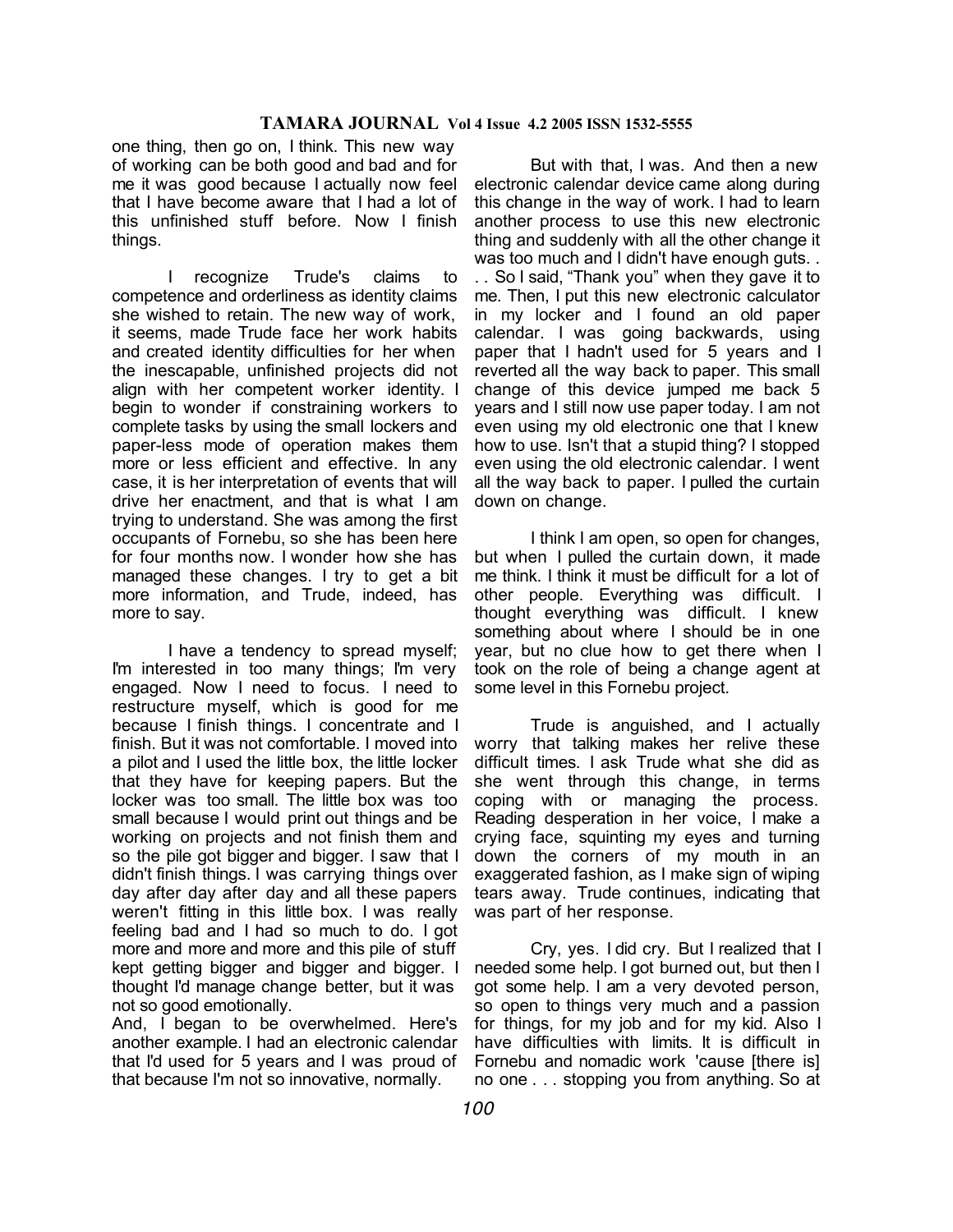the move to this way of work, I lost my personal structure. I used to come in at 9:00 and go home at 5:00. But now nobody cared, it didn't matter. I could come and go, as I like. The structure was too loose. I lost the routines in my life. I was used to 9:00, coming in, saying hello to my boss and friends and colleagues, but now I had to create new routines. So I decided a schedule not to come in any later than 9:30. But so I did that, but I didn't manage to stop myself at the other end so I seldom left any earlier than 8:00 p.m., and I worked a lot on the weekends.

I started trying to work at home; it did not work too well. Then I started to go to work because I needed for myself to have those be separate spaces. It was disturbing for me as a person. It ruined my family life; it was depressing. So in my own experience I need separate physical spaces for work and home-even with this space difficulty and difficulty saying no. My son thought as long as I was home I should be home and be able to be with him, and if I was working at home it didn't work out too well. I don't like to work at home because I felt I didn't get my work done, and also felt bad 'cause I really wasn't with my family, and bad 'cause I wasn't really caring for myself, so I really was feeling bad all around.

While she describes activities, many of Trude's statements open with "I am this," suggesting that she is framing the experience primarily from her identity. The "I am" or "I need" or "I tend to" are very personally affixed to who Trude is, and wants to be as an embodied self in the organization. Her work habits and the challenges to them are also linked to embodied aspects/material aspects of accomplishing work.

I nod and take notes, trying to sneak a look at my watch without being too obvious. I have another interview scheduled, so I weave away from Trude's stories and ask if I can come by later in the day to talk with her more. She agrees.

Later in the day, about 4 p.m., when many Telenor workers are going home, I make for it. On my very last day in Norway, I called

my way back towards the Building A and phone Trude while in the elevator. She tells me she is in a meeting room near the elevator, and that I would see her when I reached the floor of her zone.

I find her there working alone in a large meeting room. The lights are dim all around, but the bright, fluorescent-style meeting room light casts an eerie glow. Sitting in a room designed for a dozen or more meeting participants, Trude looks small and forlorn sitting there alone. She looks very tired. Her clear complexion and stylish cosmetics that gave her a radiant appearance when I met her early in the day now seem dulled by stress and the effects of a long workday. The big smile that had greeted me at our first meeting is now merely a small upturn of the lips. Her short, dark hair is more disheveled than even the current styles call for, and while I am there, she runs her hands through her hair wearily, expressing fatigue.

Trude is getting her mail. She had connected her laptop to the ports and plugs in the center of the meeting room table, as nomadic workers at Fornebu using meeting room space commonly do. She tells me she hopes her husband will pick her up from work soon. We visit and chat informally, and I hear her repeat the same stories. We agree to meet again another day, as she is interested in the research, both personally and as a consultant. I leave her there about 5:15, and notice that there is scant activity in the building on my way out.

After many weeks without contact, I called Trude again and we visited. She had been working a lot of nights and weekends and was very tired. She had not really had time to enjoy the recent nicer weather. One day we were able to meet for lunch. We enjoyed an after-lunch cup of tea and talked about common interests in books, cooking, and gardening.

I made several attempts to meet again with Trude but our schedules never allowed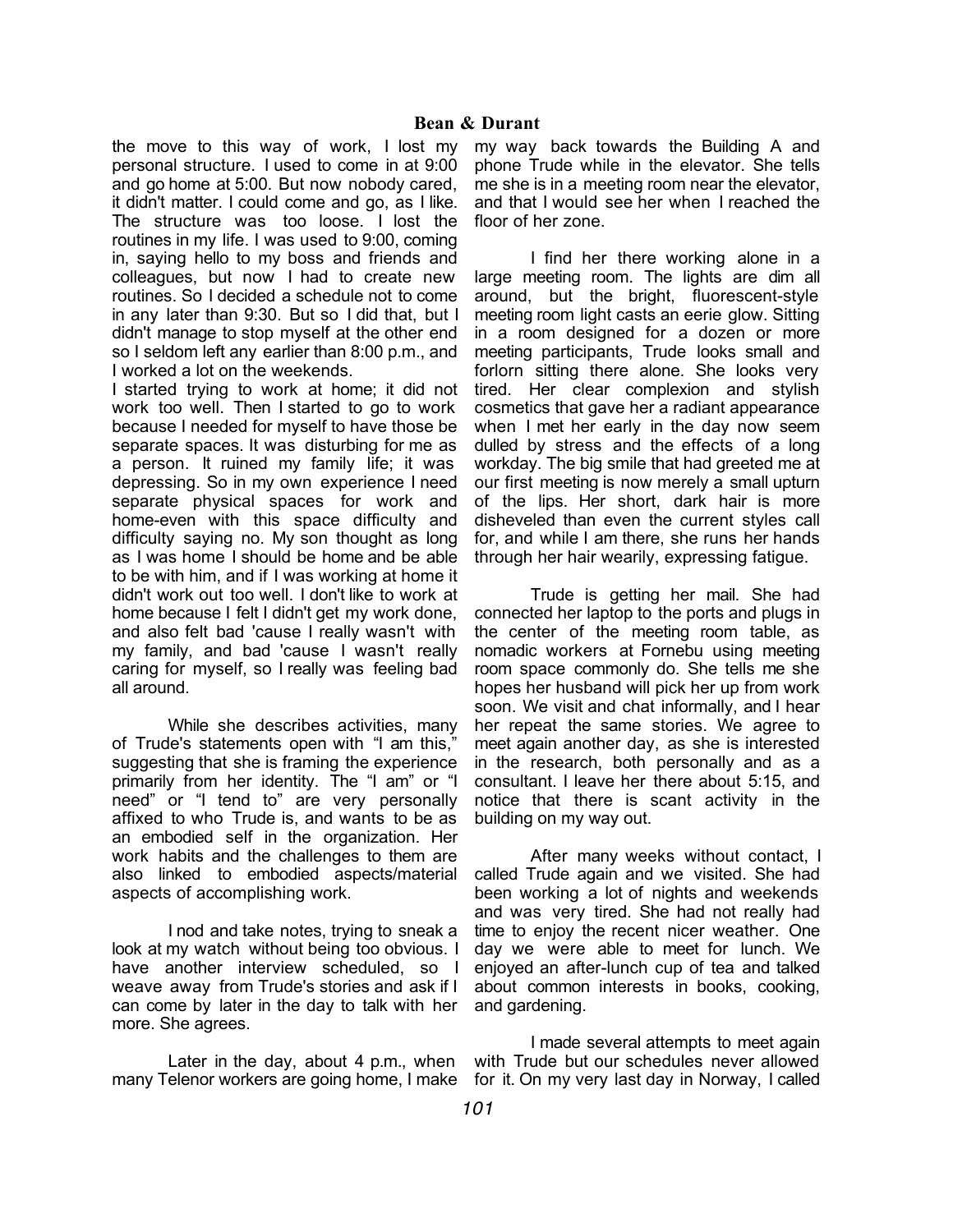to say good bye. She answered her mobile at around noon, telling me that she was in her car, just arriving at Fornebu. She needed to prepare for a big meeting at two, and I could tell from her voice that she was stressed. She told me she had been up until three in the morning working. She was not ready for her 2 p.m. meeting, and so she would not have a chance to say goodbye in person. I thought about Trude's first statements. She had said she was tidy, organized and competent, and also that she lost her personal structure and had difficulty finding a boundary to end her workday. I felt concern for Trude. Although I knew she was successful at her job at Telenor, it seemed to be taking a toll on her.

I often thought about Trude when talking with other Telenor employees. If they seemed to be experiencing shock and distress, I tried to carefully note their self-descriptions and identity claims and compare them to Trude's statements. Sonje told her story in a similar fashion and vividly matched the pattern I first noted in Trude's stories.

"I Need Space to be Creative"

I suspect that the attention to environment, health, and balance in life is far greater than the attention typically paid to these issues in the United States, and this contributes to what I see as a wholesome and enviable life here in Norway. I wonder how this influences them as workers, as embodied selves at work. My rumination is halted by the sound of Sonje clearing her throat. She asks a few questions about my research. I know we have established rapport when she tells about a family wedding, and about some recent travel and some other family history that interweaves with career history, so I move into some more direct questions. Sonje is direct and forthright in her response.

To get here last week was a shock. I was, you know [at] this big, high building in Oslo . . . the high rise, the headquarters. We were sitting [on] a high floor actually for many years. What I've been reflecting on around here is, "How big can you have this sort of thing like this and feel that you belong

somewhere?" Because this is, this is too much I think. We don't really. . . . People here . . . you don't know who [they] are, you don't have anything to do with them. If you're fewer somehow it's more natural. Here you have a feeling of disturbing [other] persons [sic]. That's my personal conclusion after one week.

Wow! I am now alert to this developing story. I glance down to see my the tape spinning in the little black plastic case, almost an instinctual response when I hear something that I have come to recognize as essential to my research. In keeping with expectations about what triggers sensemaking (Louis, 1980; Weick, 1995), I have become attuned to listening for statements of shock in my exchanges here.

Yeah. It was a shock. I think several things. First, I'm not sure I like this architecture in here. I don't like the colors, I don't like the material [laughs] . . . well, I'm very direct now. I'm, I may modify myself in some time but it's, it's cold, it's a little bit hard, it's a little bit too much steel. I said, you know, I know it's very modern, I said to a friend last week and that after one week here I think I've had steel enough for the rest of my life. I will never have that in the kitchen. Never! It's like coming from, you know, red and green. Lots of plants and, and, and more color somehow, more life. The plants just came here today by the way. This is very functional. And it's in a way, you know, I'm reflecting around the, the change because you're used to in. . . . My generation was used to working in, you know, so . . . sort of big offices. The bigger, you know, the more advanced you get in years in profession. And then, you know, there is sort of strict eating areas. You know, you eat your little pack here and your little, you know, bread and butter . . . usually you have seen that . . . when you have been here. The people come to these. . . . Actually it says I think in our employment papers 20 minutes is supposed to be, be the time you eat. Yes. And here they turn it all around, you know? You have [laughs]. . . . You're sitting very tight. You have absolutely no room for your, for physical or mental. . . . You can't really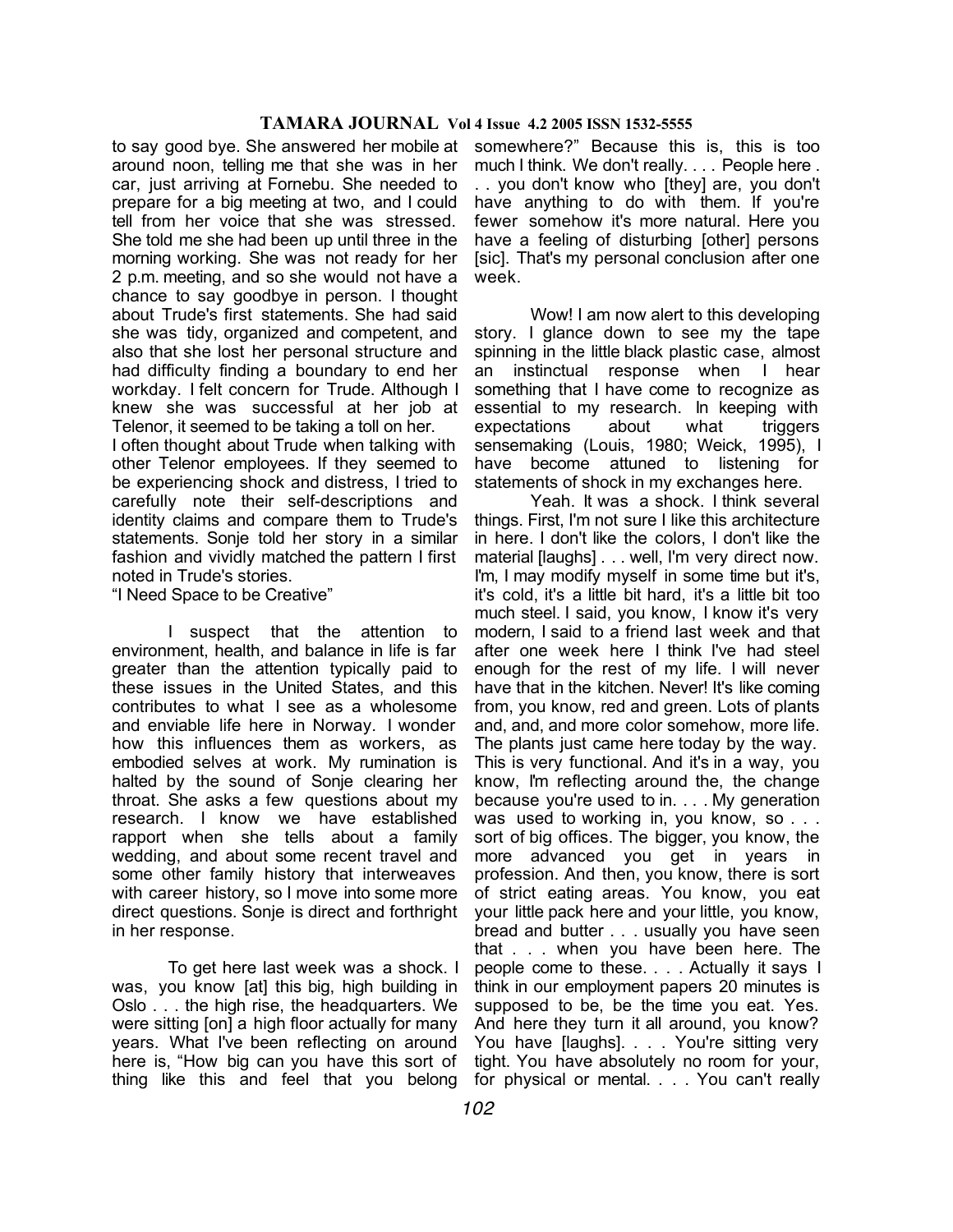walk around and think and be creative. You have to sit there and be creative with the machine and then you go down and eat with these red sofas and God knows what! It's sort of, you know, to me it's a little bit crazy. To me, my generation and my sort of standard. But I see that it's necessary . . . perhaps to turn it totally around. If it had been a little adjustment, people wouldn't have changed I think. They would just have done what they did before. Now they have to sort of relate to that it's all totally different. Might be a good thing in the long run; I'm not so sure. I think people find strategies for surviving for themselves. I have a feeling. I have a feeling.

I am taking it all in, and realizing that Sonje is in ante-narrative mode, jumbling a variety of responses together in non-linear fashion. She is offering a very fresh response to this change, having been here just a week. Some others I have met who also just made the change have similarly responded in ante-narrative form. Sonje, however, is expressing more shock than the some others. She has offered her response and immediately countered it with a company perspective, another frame: that the company may have chosen well to make a big change that will reorient workers to new ways of thinking. I recognize this as antenarrative (Boje, 2001); she has not yet formed a coherent, linear story. It is retrospective sensemaking that will eventually provide her with a plausible narrative explanation. She continues with a new thought, reporting an experience with an external consultant. She reports that he described people's response to organizational change as taking the attitude that they need to just deal with it - "here it comes again". So, people are Sonje says, just leaning a little bit to the side - ducking the blows of change.

I am smiling. The American version of what she intends is clearly "duck," as she is indicating with her gestures. The phrase is intended, I think, to amuse but also to inform. The idea that companies create change and workers just keep dodging it comes through loud and clear in this phrase, and in her

demonstration of ducking. It is an embodied metaphor that illuminates the worker not reorienting to a new order, avoiding change. This is a different effect from the embodied reordering that others had used successfully managing change efforts but, in the same fashion, the embodied metaphor articulates the worker in relation to this change. I ask what Sonje has done in terms of changing her ways of work, or not changing, during the months of preparation for this change, and in this first week here at Fornebu.

First I've sort of thrown out a lot of papers. I took also a few of them home-I'm not the only one. And that was the way I worked to be creative. I, I worked with papers and I worked with models that were on paper. I know I these things [she picks up her phone and waves it towards the nearest computer workstation] is the additional thing for me. You know, I'm not a generation that was brought up with that way of thinking. That is something I have to learn afterwards. And my, the way I function, with that [pointing to a computer] is that I do it when I have to do it-I don't do it because it's natural [for] me to do it. So it has good things of course, and I'm, I'm used to it now, but that's not the way I'm creative. It's not good for opening up things. So when I stopped doing the opening up, developing new programs, sort of work and doing what I'm doing now, it was easier to just let the paper go 'cause I didn't. . . . This is not what I do anymore. So that part of life was easier, I think.

Here Sonje has come back to identity and expresses the lack of fit for her at Fornebu. She is talking about what she does in terms of creative activity, and her creativity requires paper. A creative worker identity requires space, too, for her. This embodied response is one of the most vivid accounts I have heard from a Telenor worker. But Sonje jumps frames. She tries on different views, and I am not sure what direction she is taking now. I am confused about just what is going on here. She is continuing and I feel a need to be patient and let his story develop. She is so intent and has so much energy to tell me about this. She is emphatic as she continues.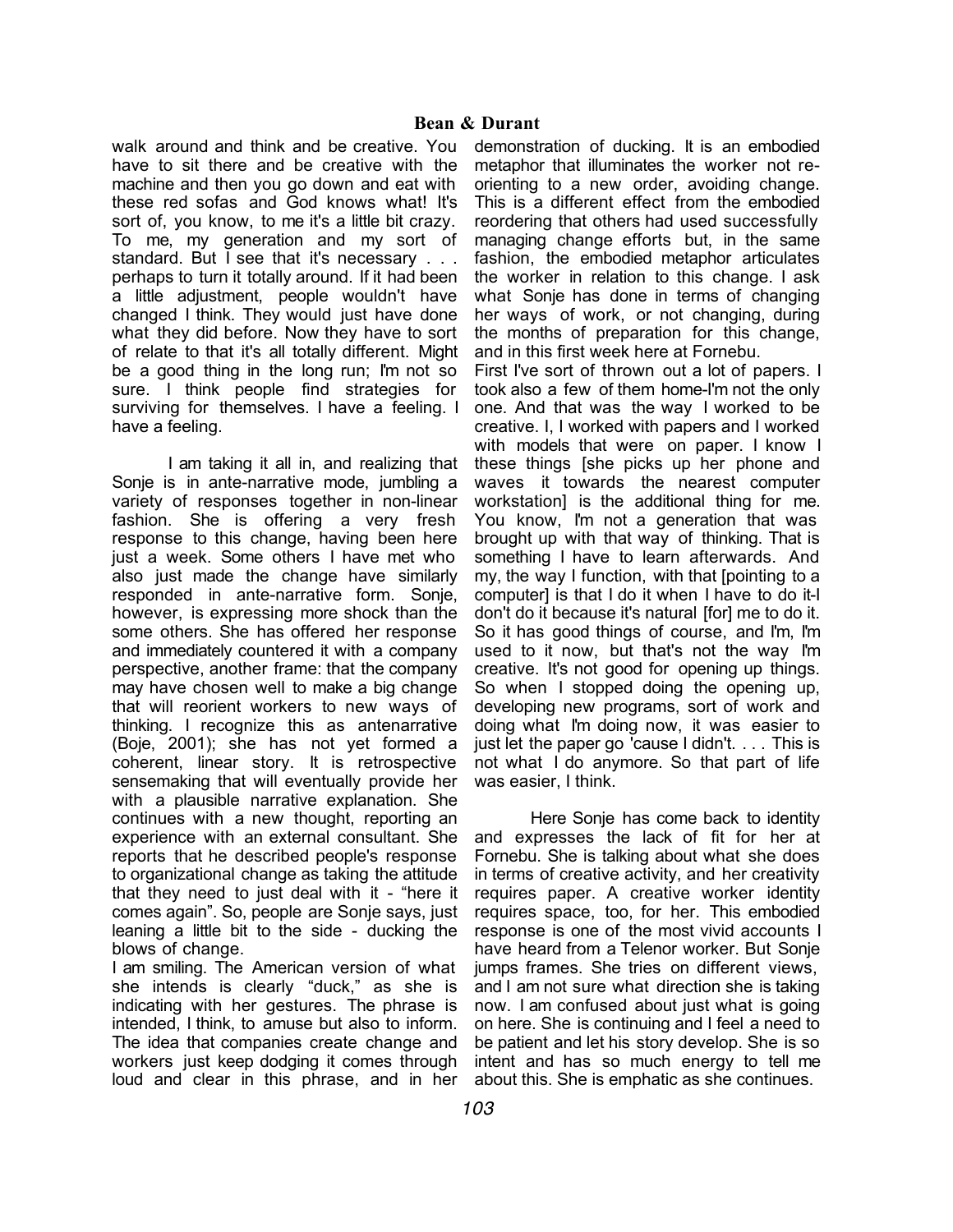I'm not so sure I do things so very much differently than before. What I did differently, I did something different, yes. For instance, I'm much more regular in terms of time now when I come in here than I used to be. Yeah. I think that's testing out something. It's, it's like when you, when I had my own area of means and goals, what do you say, responsibility . . . and knew what I had to do, when I had to do it, who to report to. It didn't really matter to me whether I was having this meeting at up there or in Oslo center or in my office or whatever. I knew I had to deliver the result there and there and, and how I, you know, as long as people knew where I was and how to get hold of me that was okay. But now I found out that it's not so clear. I'm working much more in what's happening everyday. It's good to be earlier than most people. So I'm, I've been actually coming to work at half past seven in the morning so I'm down there ... the first person in that little room. Here I'm number 4 or 5 or something and I sort of learned, you know, try to find out what's happening out and be available, physically available. Which is it, it's in a way a little bit strange because you would think it would be the other way around. But I can see that it's very easy here to just disappear in the floating . . . somehow. You don't sit the same place everyday. You know, your boss doesn't know how to get a hold of you except for this one [bangs mobile phone on the little table], the colleagues don't know where the others sit, so I've just sort of taken my, my, the same place every day. [Slightly laughs.] Yes. Yeah. Sitting there. Well, why not? I mean, why should I move around every day?

This has been an interesting topic in many conversations I have had with workers. I have had the experience myself of sitting at what I thought was an open workstation, only to have a research colleague in the zone tap me on the shoulder and tell me, "That is Kjell's desk. He will be here soon. Perhaps you could move to another workstation over here that no one uses."

Thinking that I was in a communal space, I was a bit shocked by this request.

Naturally, I did not want to offend my hosts in Telenor and quickly complied. I was surprised, though, at the ownership protection that workers maintained for themselves and for one another. I had heard stories from people soon after occupying Fornebu that indicated this was, in fact, common. One man proudly showed me "his" desk where he had staked out his claim to a particular workstation, desirable for its proximity to a window with a view, and isolated from all but one other workstation. Since he had one close colleague with whom he often worked on a day-to-day basis, this was ideal; his closest colleague was nearby, they had some semblance of privacy, and he had a nice view. He was the senior of the pair, and the colleague's designated station in this arrangement did not face the view.

This is a clear reification of existing patterns in organizations, I think, and one that I supposed the leadership of Telenor wanted to move away from with its implementation of nomadic work. During the time I spent cruising the open spaces, I saw many workstations that collected everyday artifacts: empty cocacola bottles, coffee cups, loose papers, an occasional soft stuffed animal toy, or a silly hat. Day after day these same artifacts were stationed at the same workstations. Although I had been told by many that the walls and surfaces were to be cleared daily, some walls were adorned with paper diagrams or magazine pages that were securely scotchtaped into place, and these same artifacts marked workstations as either unused, or used by the same person every day.

All of this has run through my mind in a flash, and now I am hearing Sonje continue to describe her reasoning for not moving from workstation to workstation, so I quickly refocus in the present. She is describing her embodied responses. This work place forces a tension: either you are here working in an embodied way at Fornebu with your body on display and interacting in a heightened way, or you are working in a disembodied way, digitally connecting to your tasks and your colleagues. The embodiment here at Fornebu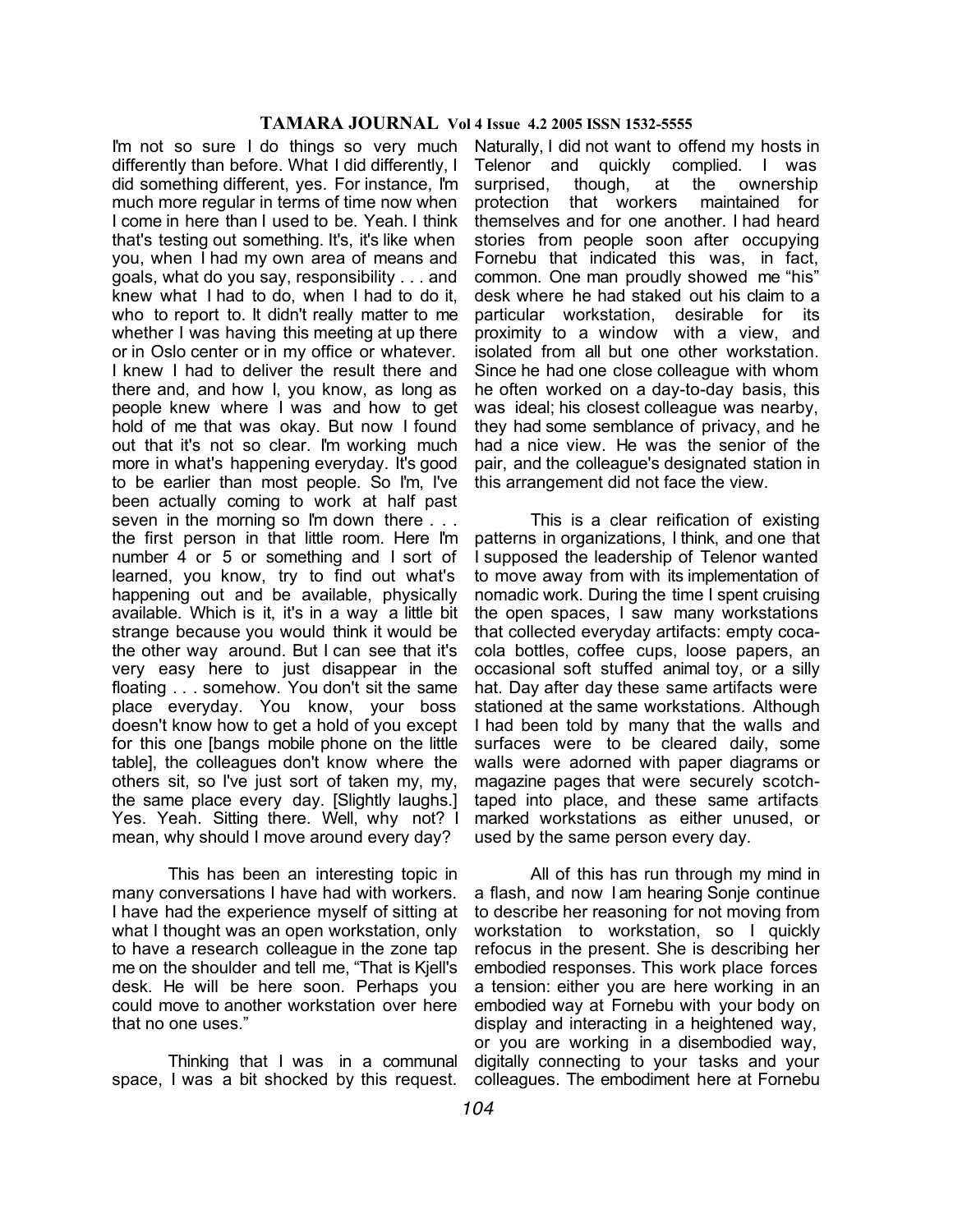was the immediate shock for Sonje.

We are 12 people in our little staff. . . . We have six places and we are managing, but not well. You know, that's part of the rules we have that we have to sort of limit the papers and, and . . . clear our desks . . . and we also tell each other that you know, "Now I'm going home," or "I'm going to a meeting," and, you know, "Take my place," or. . . . That's I think, it's good that we're good friends; otherwise this would have been difficult. What happened last week was that I felt that I had headache at 2:00 in the afternoon. I felt sort of confined . . . . But I sort of, it's like, you know, you have to shrink a bit. You can't . . . I think that has to do for me, at least it has to has to do with [the] physical room. You get somehow restricted by this way of sitting and my hypothesis around this is that the creative thinking, and no . . . not, not, not, not the project creative thinking 'cause if people need each other to develop things this is, this is good, this is good. But if you need space and room and reflection you won't be here. I took half a day at my home office last week because I couldn't concentrate. It was absolutely incredible. I had no control over-this was ringing you know, endlessly, and people were talking louder across the ro… [corrects herself] little space. You see behind there, and I just couldn't concentrate, so I said to my boss, "I'm taking half a day home now." And I thought "Whhooo" [exhales loudly]. It [snaps fingers?] gave me freedom. I felt, you know: What do you say when you have this feeling of being afraid of a closed room? A phobia, I felt totally claustrophobic. How can I go. . . .

Because there was so little room for me and my thoughts and my way of things. So just giving yourself that kind of, you know, alternative . . . that you can take your thing with you and go to the beach and sit there for a few hours, or go home for half a day or whatever.

And I would think that others think that same way. And what I do differently is that I, I'm. . . . One of the things that was difficult

with working together with other people was I, I don't like people to hear me when I'm talking to the phone, in the phone. And I still don't. Well, I still take it when I'm sitting like this for messages.

This embodied experience resonates with me. I have heard some people mention this reaction, but none had described the experience as intensely as Sonje does. And the notion of what to do about all these mobile telephone calls coming and going from open landscape situations, well, it does seem to create a lot of movement. I have noticed that people answer quickly, so as not to have the ring tone from a mobile phone disturb neighboring workers, and then move about while establishing the nature of the call. Some head directly for a *stilleroom*; others wander about.

This conversation has had many twists and turns. I want to go back to the beginning to explore further, now that Sonje has loosened up even more and is talking so freely. "So you actually said it was a shock when you came here?" I query.

It's because of expectations. We had so high expectations. We had, you know, we had, had this little pilot in our other floor, and everyone said, "Oh, this is nothing," you know. "This isn't functional"; "It will be so much better out there"; "It's so you know much better architecturally, the space, light and sun, everything." So we were expecting something . . . more open 'cause we were sitting where, you know, all this is tight. I wonder whether I should give you a phone call one of those days where it's really crazy.

# So you could see that.

One of my colleagues said, "This place is turning into a place for the senior consultants between 23 and 27 years old." Because I think this is very functional for the consultants here in the organization, project organization for selling, market selling . . . so important to the organization. [Loud conversation is apparent in the background, but Sonje only glances that way, and doesn't stop talking.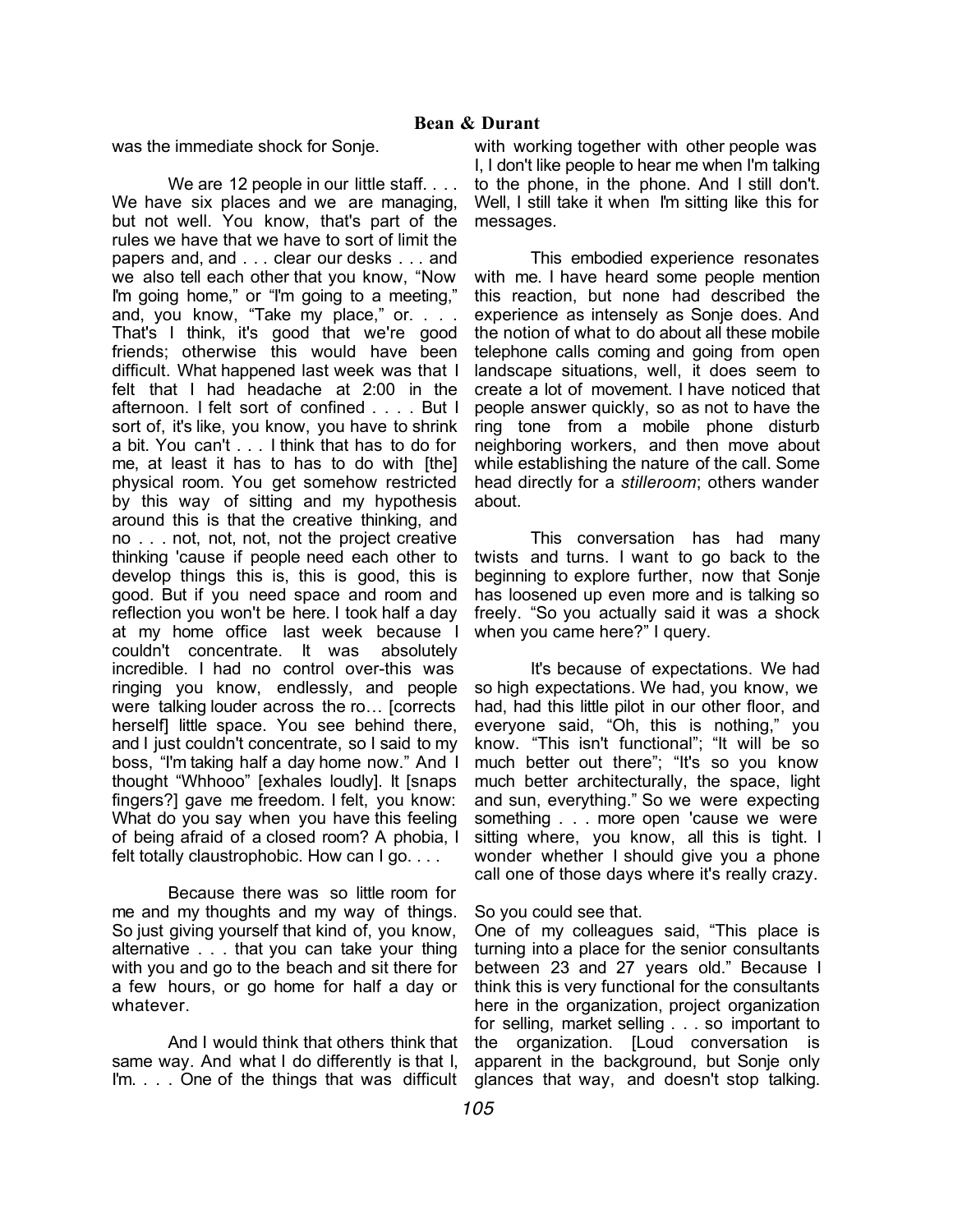She is on a roll.] I don't think it's so functional for, for this kind of work, or, you know, for researchers perhaps, for people that . . . are [working on] . . . regulatory topics. Which takes some concentration.

Hmm, I wonder aloud what all this means for Telenor, trying to establish for myself what this all means. Sonje pauses now, and starts laughing. She is watching someone walking by outside the little glass room.

This is crazy as well. They are so curious who these shoes and trousers belong to.... We sat like this the other day. This is Birgitte. I know her trousers. And another thing, is, you know it's absolutely . . . and if you're doing confidential things, you can see it from the outside what's on the board.

With little prompting, Sonje returns to explaining her views on this change to nomadic work. As she speaks, I nod, murmur, and occasionally enter into conversation, but mostly I just try to let Sonje's ideas emerge: So I got here and my expectations were high and [then] I saw this. I don't like glass, I don't like steel, and I don't like big heights . . . and I certainly don't like the glass elevators so I thought, "Why did they put me in this physical place? I hate it!" Everything in me hates it, you know? And I was angry. I was angry. Yes. Yes. That's why I felt, felt confined and angry and sort of squeezed into something where, you know. And, and I could pick up [people's feelings] because I'm most. . . . I been working with [these] people so I was pretty sensitive. I could feel people being like this, you know? Everyone [had] the same excitement and, you know, there wasn't place in here. Half past 8:00 in the morning people were running around [laughter in her voice] looking for a place to work and had to sit … just plug themselves into somewhere, you know.

There is loud walking/thumping in the background. I strain to hear over the commotion of people buzzing around outside the *stilleroom* in the open areas.

A clear sense of embodiment comes

through each time Sonje returns to describing physical, somatic symptoms.

So I, I woke up awful on Monday morning and on Tuesday I was home half a day and then I started figuring out, "How can I go about this?" Yes. I can come or come, still come early everyday. Then I'll be sort of you know relaxed . . . and have done the newspaper and, ahhh. . . coffee and everything before people come, and I can walk from this up to here, which is wonderful walk for 20 minutes, which is a good thing. I will slowly I think go and look at the beach for 20 minutes when the spring is a little bit more forward.

The conversation is intense, and although there are many distractions around us outside the glass walls, neither of us breaks eye contact. I sense her distress and recognize the importance of providing my full, undivided attention. She moves into explaining the social interactions of embodied selves in the nomadic work mode - particular aspects of this change. For her, the exchanges with others have helped to ease this transition. This thought flows into the notion that commitment is required to make the change.

The people around me is I, I like them. I mean I, there is, I have been in situations in my life where you really had . . . not conflicts but . . . tense relationships with your colleagues . . . which happens. I mean. . . . Then it would have been nightmare to be here, but, it is not like that for me now . . . but we laugh together, we have fun, we are generous with each other. It's, it's, they're good people. I like them. Then it's okay.

We have had a lot of fun lunches, you know, and we'll be laughing loud and, and talk to people here and there-not with everyone of course, but. . . . I, I think in a way we experience pretty much the same. That was not happening, the sharing, last week, you know, that probably everyone thought it's just me, but as we've shared feelings it gets easier.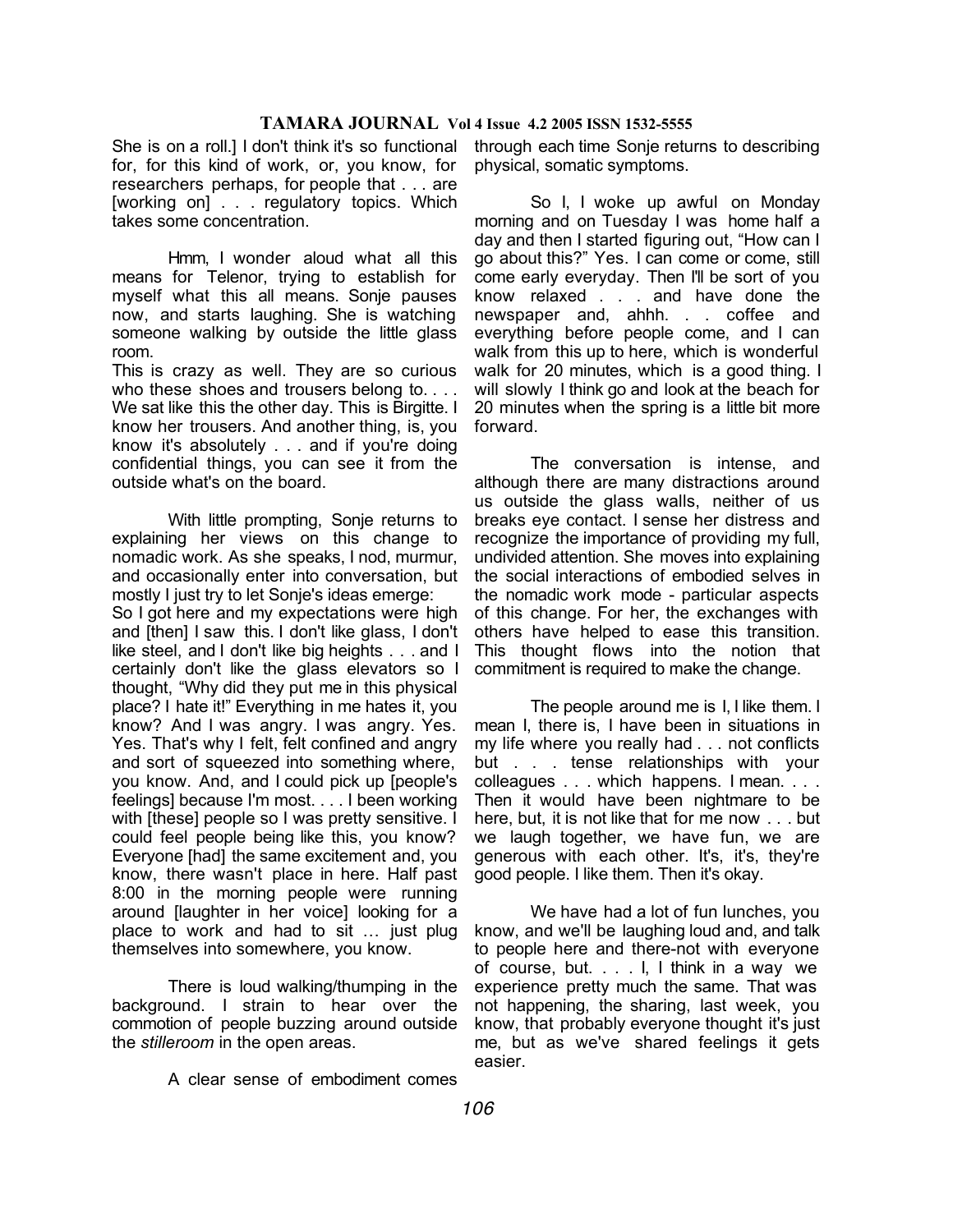Once again Sonje returns to speaking from the embodied sense of distress this way of working causes her. She exclaims about have to be conscious about that. the openness and emphasizes that there is no backstage in Fornebu, and at the same time there is no place to stand out from the crowd. A paradox surfaces in this story. There is a paradox of display: too much in the open landscape or too little when working 'virtually'. Either way, the extremes are emphasized as taking away something that was available before: privacy or status markers. In each case, there is a link to identity issues for Sonje. She says:

You, you're sort of pushed into an openness that isn't for everyone. So personal things are very difficult in this place. There's no, there's no place to hide, there's no areas at all. That's what you say about, you know. . . . And I didn't. . . . In leadership training there was a couple of [these] sayings and, "There is no place to hide," and "You have to stand out from the wall." And that's very much the things that happen here also, because you know leaders and whatever. They are all on the same level. We have a couple of people that are the corporate management sitting over here.

And you know in, in order to have. . . . If your identity is connected with your . . . position, you have to fight for standing out from the wall all the time now. Because there is no, you don't have any symbols in any, any way. Then you know where you can sort of relax a day because you know you're [laughter in her voice] still the boss.

Now you have to prove it every day. I think for middle managers this situation might be very difficult. Or people that, you know, are ambitious and, and there is no place to hide. So if you want to hide you just have to leave, go out, and find an excuse. And then when you come back you still have people asking you what's wrong or where were you and all those things. So . . . that is-I hadn't even thought about that at all. That's very interesting.

So, so you have to, you have to be wise with how you interact with people, you

I know other researchers are studying the influence of the architecture upon work, but -- is there any research into the influence on the embodied self of changing work modes, or of work modes on the selfunderstanding - is there an opportunity to explore other aspects of the trinity of identity for these workers?

Identity, a source of embodied ontological security, is threatened by a perceived vulnerability in relation to others (Eisenberg, 2001). Identity attachments were primary to the framing of this change to nomadic work for some of the Telenor workers I met. Memories of embodied experience pattern that experience. It is this patterning that allows for categorization and storage, and forms the concept of selfidentity as an evolving perception (Watts, 1989). A narrative construction of identity, influenced by context and dominant narratives (Kenyon & Randall, 1997; Kondo, 1990; Parry & Doan, 1994) can be altered and adapted if the rhetorical resources are available. In the individual stories reported here, the struggle to maintain identity claims in the new work mode was apparent both immediately after the change implementation, and several months later. The struggle was especially salient for Sonje, whose initial reactions were rife with links to somatic markers, the bodily signals that stem from cultural, physical, emotional, and bodily experience (Damasio, 1994). While others reported sensemaking stories that relied upon identity for framing their experience of this change, we chose to report the stories of just a few workers here, as those that most vividly illustrated the reliance on embodied identity taken-for-granted reality along with my own autoethnographic story of experiencing the nomadic work mode at Telenor, Fornebu.

Toward a Research Agenda: The Trinity of Embodied Selves at Work

The trinity of selves as systems, with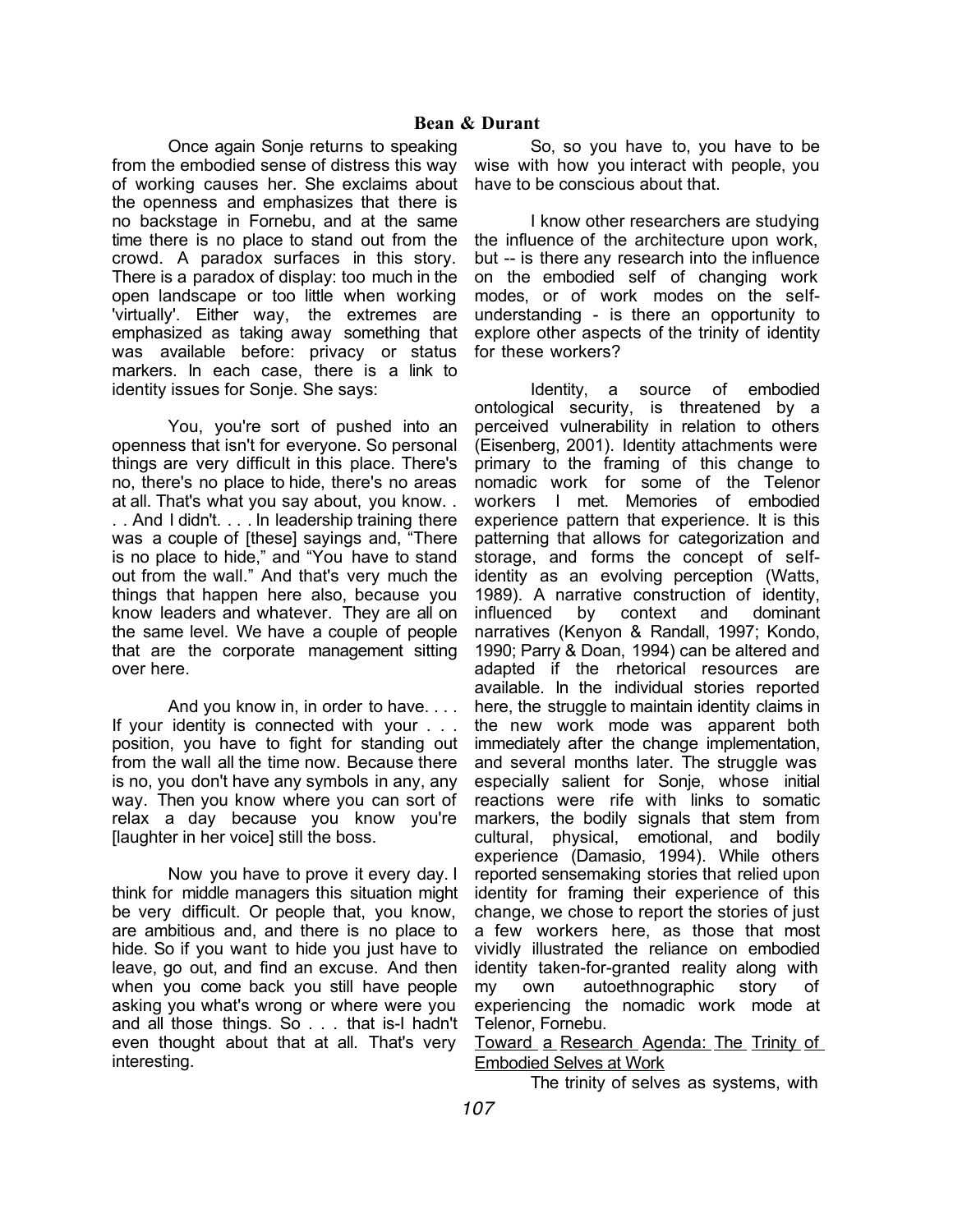emphasis on embodied selves at work, is ripe for exploration. Based on the premise that the embodied self is a system, and a trinity: (a) an entity unto itself with a purpose of its own, (b) composed by yet greater than the process/product of the purposeful interaction of its "sub-systems" or members, and (c) only understood in the context of the larger system or systems in which it finds itself (Durant, 2002). Some questions we pose stemming from our reading of the stories of Telenor workers presented here, and from our exploration of the literature presented, follow:

1) Focus on the organization and the embodied self as an entity unto itself: How does the trinity-self comprised of 1) embodied self, 2) biological/other sub-systems and 3) context(s) for interaction influence the nature of "organizational becoming" per Tsoukas and Chia (2002) who proffer that organizations are dynamic, built upon "how organizational members reweave their webs of beliefs and habits of action in response to local circumstances and new experiences and how managers influence and intervene into the stream of organizational actions" (p. 565). How do relationships between embodied unitary identity, biological sub-systems and contextual larger systems unfold in organizational life? What is the influence of age of body, and the biological sub-systems of he variously aged body, in relation to different work settings?

2) Focus on the biological sub-systems of an embodied self: How is the trinity-self comprised of 1) embodied self, 2) biological/other sub-systems and 3) context(s) for interaction influenced by a host of cultural and material influences on the biological sub-systems? For example, how does menopause/andropause influence worker interactions and organizational goals? How do hormonal fluctuations at all ages in embodied selves alter the interactions of those selves with larger sub-systems and how do they influence the self as an entity with a purpose of its own in terms of organizational life? Similarly, sleep or lack of

it, physical settings as the influence bodily chemical processes, and ingested/inhaled substances influences on the worker-self offer areas for exploration in organizational studies.

3) Focus on the interactions of the embodied self with larger sub-systems: How is the trinity-self comprised of 1) embodied self, 2) biological/other sub-systems and 3) context(s) for interaction shaped material context beyond ergonomic considerations? How is language and meaning shaped by the embodied experience/materiality of organizational life (whether that materiality is traditional workspace, emerging more fluid and flexible work space/place options or socalled virtual work options that place the embodied self in quite separate contexts from other organizational embodied selves).

We offer this paper as an exploratory attempt to engage notions of the embodied self as a system in organizational studies. As a first pass, and offering limited empirical data for examination, there are doubtless omissions and opportunities in the presentation of our ideas here. Our overworked, stressed, tired, middle-aged, early tenure track embodied selves - in interaction with our biological systems boosted by vegan and vegetarian diets along with some coffee, and some technology and a variety of cultural influences have created this product in interaction with societies, physical settings. We open this to our audience in an attempt explore our selves part of a larger system of interaction with other embodied selves in a material and social world. We wonder what the presentation of our ideas might have looked like if we had allowed our embodied selves a bit more sleep and a bit less coffee and perhaps even imbibed in some chocolate and a walk on along the shores of the ocean as we formulated our ideas. We suggest our embodied selves would have produced a different product for your reading pleasure as the bodily responses would be shaped by, and shaping, the other systems in the trinity of identity.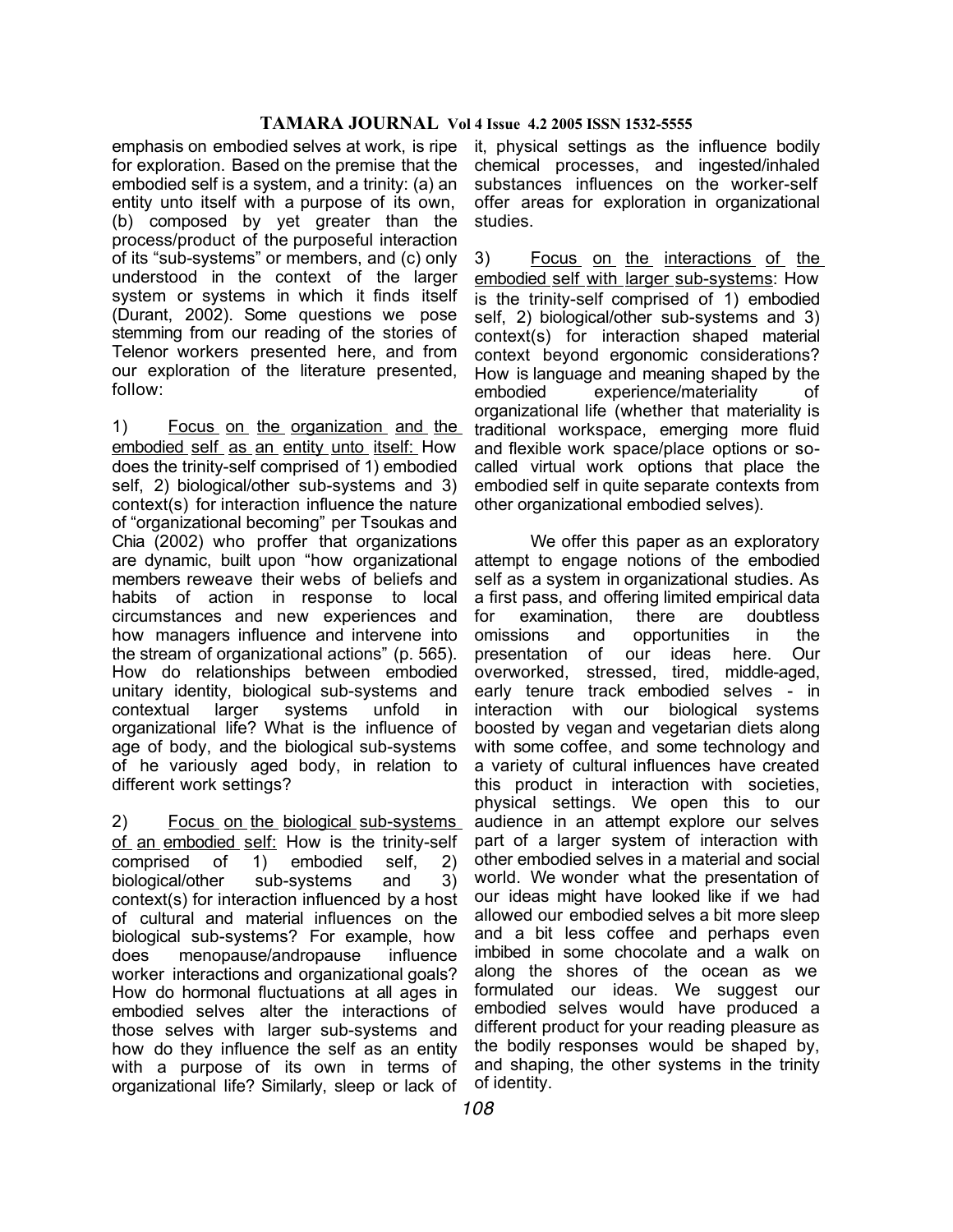# **Bean & Durant**

### **References**

Adams B., & Sydie, R. A. (2001). *Sociological theory*. Thousand Oaks, CA: Pine Forge Press.

Barbalet, J. M. 1998. *Emotion, social theory, and social structure: A macrosociological approach*. New York: Cambridge University Press, 1998.

Bateson, M. C. (1994). *Peripheral visions: Learning along the way*. New York: HarperCollins.

Bean, C.J. (2003). Framing And Sensemaking In Organizational Change: The Experience Of Nomadic Work (Doctoral dissertation, University of South Florida, 2003). *Dissertation Abstracts International.*

Boje, D. M. (2001). *Narrative methods for organizational & communication research.* Thousand Oaks, CA: Sage.

Damasio, A. R. (1994). *Descartes' error: Emotion, reason, and the human brain*. New York: G.P. Putnam.

Durant, R. (2002) You Mean the World to Me: Story Telling and Leader Listening in Organizational Learning (Unpublished doctoral dissertation: The University of Alabama, Tuscaloosa, AL).

Eisenberg, E. M. (2001). Building a mystery: Toward a new theory of communication and identity. *Journal of Communication, 51*(3), 534-552.

Eisenberg, E. M., Andrews, L., Murphy, A., & Laine-Timmerman, L. (1999). *Transforming organizations through communication in organizational communication and change.* Cresskill, NJ: Hampton Press.

Eisenberg, E. M., & Goodall, H. L. (2001). *Organizational communication: Balancing creativity and constraint* (3rd ed.). New York: Bedford/St. Martin's.

Gagliardi, P. (1996) *Exploring the Aesthetic* 

*Side of Organizational Life*. In The Handbook of Organizational Studies, Clegg, Hardy, and Nord, eds. Sage Publications: London.

Gieryn, T.F., (2002), *What Buildings Do*, Theory and Society, 2002, 31, 1, Feb, 35-74

Gergen, K. J. (2000). *The saturated self: Dilemmas of identity in contemporary life*. New York: Basic Books.

Kenyon, G. M., & Randall, W. L. (1997). *Restorying our lives: Personal growth through autobiographical reflection*. Westport, CT: Praeger.

Kondo, D. K. 1990. *Crafting selves: Power, gender, and discourses of identity in a Japanese workplace.* Chicago: University of Chicago Press.

Lakoff, G. (1987). *Women, fire, and dangerous things: What categories reveal about the mind*. Chicago: University of Chicago Press.

Lakoff, G. & Johnson, M. (1999). *Philosophy in the Flesh*. New York: Basic Books.

Lifton, R. J. 1999. *The protean self: Human resilience in an age of fragmentation*. New York: BasicBooks.

Louis, M. R. (1980). Surprise and sensemaking: What newcomers experience in entering unfamiliar organizational settings. *Administrative Science Quarterly*, *25*, 226- 251.

Luhmann, N. (1984). *Social systems* (J. Bednarz, Jr. & D. Baecker, Trans.). Stanford, CA: Stanford University Press.

Mead, G. H. (1934). *Mind, self and society.*  Chicago: University of Chicago Press.

Parry, A., & Doan, R. E. 1994. *Story revisions: Narrative therapy in the postmodern world*. New York: The Guilford Press.

Taylor, C. (1991). *The ethics of authenticity.* Cambridge, MA: Harvard University Press.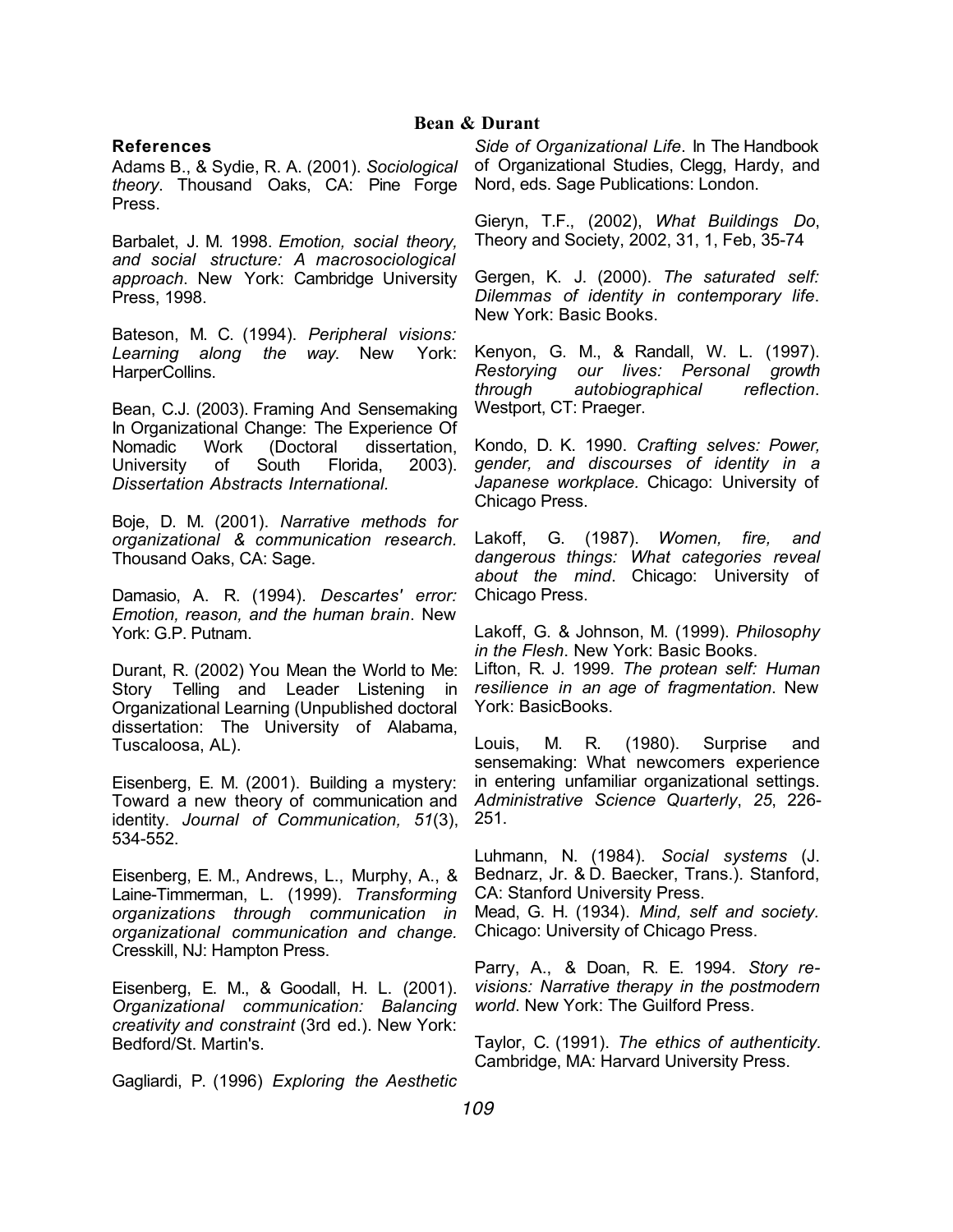Tsoukas, H. & Chia, R. On organizational becoming: Rethinking organizational change. Watts, A. (1989). *The book: On the taboo*  Organizational Science, 2002, 13(5), 567- against knowing who you are. New York: 583.

Varela, F. J., Thompson, E., & Rosch, E. (1991). *The embodied mind: Cognitive*  Weick, K. E. (1995). *Sensemaking in science and human experience*. Cambridge, *organizations.* Thousand Oaks, CA: Sage. MA: MIT Press.

Vintage Books.